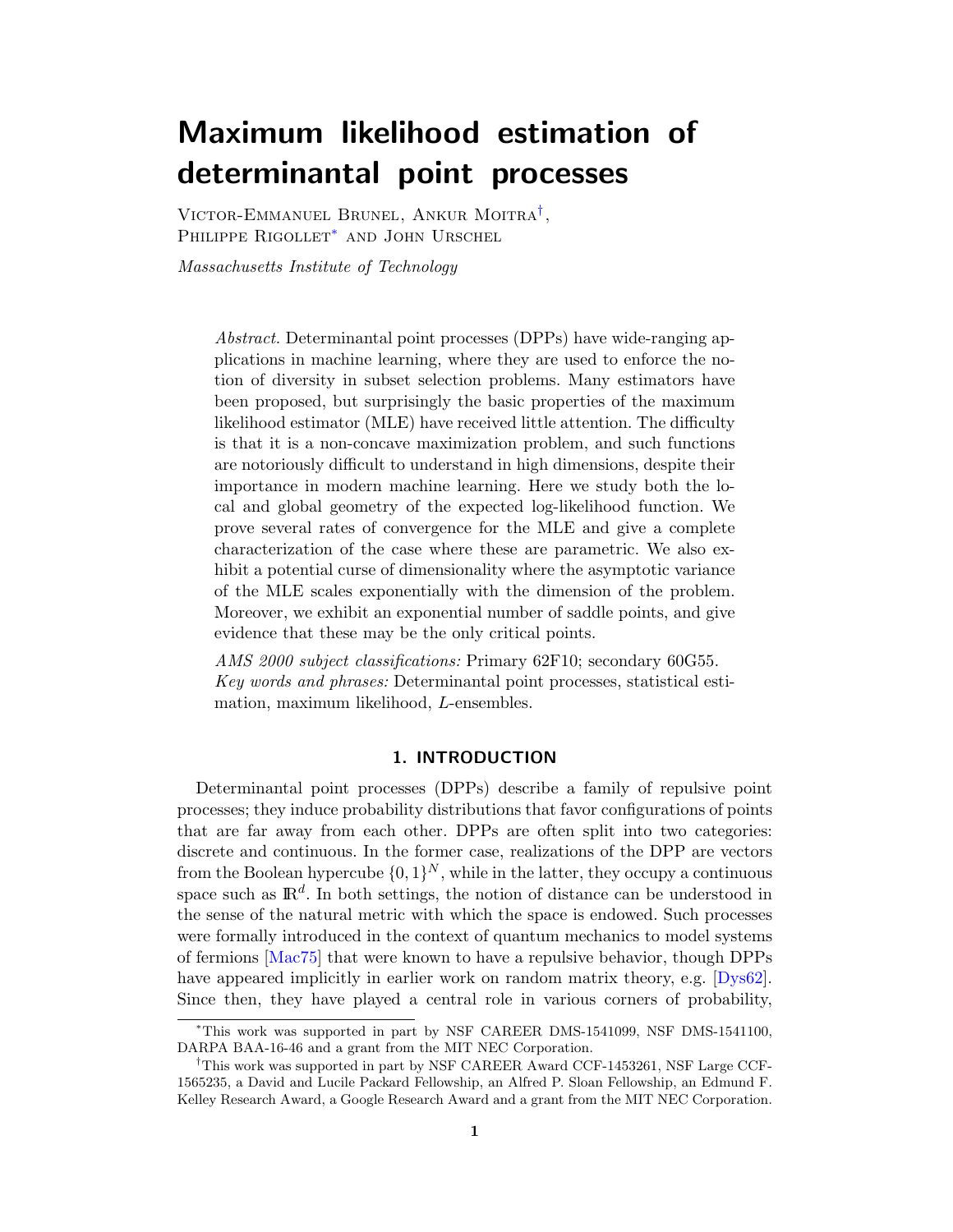algebra and combinatorics [\[BO00,](#page-21-0) [BS03,](#page-21-1) [Bor11,](#page-21-2) [Oko01,](#page-23-1) [OR03\]](#page-24-0), for example, by allowing exact computations for integrable systems.

Following the seminal work of Kulesza and Taskar [\[KT12\]](#page-23-2), both discrete and continuous DPPs have recently gained attention in the machine learning literature where the repulsive character of DPPs has been used to enforce the notion of diversity in subset selection problems. Such problems are pervasive to a variety of applications such as document or timeline summarization  $[LB12, YFZ^+16]$  $[LB12, YFZ^+16]$  $[LB12, YFZ^+16]$  $[LB12, YFZ^+16]$ , image search [\[KT11,](#page-23-4) [AFAT14\]](#page-21-3), audio signal processing [\[XO16\]](#page-24-2), image segmenta-tion [\[LCYO16\]](#page-23-5), bioinformatics  $BQK^+14$ ], neuroscience [\[SZA13\]](#page-24-3) and wireless or cellular networks modelization [\[MS14,](#page-23-6) [TL14,](#page-24-4) [LBDA15,](#page-23-7) [DZH15\]](#page-22-1). DPPs have also been employed as methodological tools in Bayesian and spatial statistics [\[KK16,](#page-23-8) [BC16\]](#page-21-5), survey sampling [\[LM15,](#page-23-9) [CJM16\]](#page-22-2) and Monte Carlo methods [\[BH16\]](#page-21-6).

Even though most of the aforementioned applications necessitate estimation of the parameters of a DPP, statistical inference for DPPs has received little attention. In this context, maximum likelihood estimation is a natural method, but generally leads to a non-convex optimization problem. This problem has been addressed by various heuristics, including Expectation-Maximization [\[GKFT14\]](#page-22-3), MCMC [\[AFAT14\]](#page-21-3), and fixed point algorithms [\[MS15\]](#page-23-10). None of these methods come with global guarantees, however. Another route used to overcome the computational issues associated with maximizing the likelihood of DPPs consists in imposing additional modeling constraints, initially in [\[KT12,](#page-23-2) [AFAT14,](#page-21-3) [BTRA15\]](#page-21-7), and, more recently, [\[DB16,](#page-22-4) [GPK16a,](#page-22-5) [GPK16b,](#page-22-6) [MS16\]](#page-23-11), in which assuming a specific low rank structure for the problem enabled the development of sublinear time algorithms.

The statistical properties of the maximum likelihood estimator for such problems have received attention only in the continuous case and under strong para-metric assumptions [\[LMR15,](#page-23-12) [BL16\]](#page-21-8) or smoothness assumptions in a nonparametric context [\[Bar13\]](#page-21-9). However, despite their acute relevance to machine learning and several algorithmic advances (see [\[MS15\]](#page-23-10) and references therein), the statistical properties of general discrete DPPs have not been established. Qualitative and quantitative characterizations of the likelihood function would shed light on the convergence rate of the maximum likelihood estimator, as well as aid in the design of new estimators.

In this paper, we take an information geometric approach to understand the asymptotic properties of the maximum likelihood estimator. First, we study the curvature of the expected log-likelihood around its maximum. Our main result is an exact characterization of when the maximum likelihood estimator converges at a parametric rate (Theorem [8\)](#page-6-0). Moreover, we give quantitative bounds on the strong convexity constant (Proposition [9\)](#page-7-0) that translate into lower bounds on the asymptotic variance and shed light on what combinatorial parameters of a DPP control said variance. Second, we study the global geometry of the expected log-likelihood function. We exhibit an exponential number of saddle points that correspond to partial decouplings of the DPP (Theorem [11\)](#page-8-0). We conjecture that these are the only critical points, which would be a key step in showing that the maximum likelihood estimator can be computed efficiently after all, in spite of the fact that it is attempting to maximize a non-concave function.

The remainder of the paper is as follows. In Section [2,](#page-2-0) we provide an introduction to DPPs together with notions and properties that are useful for our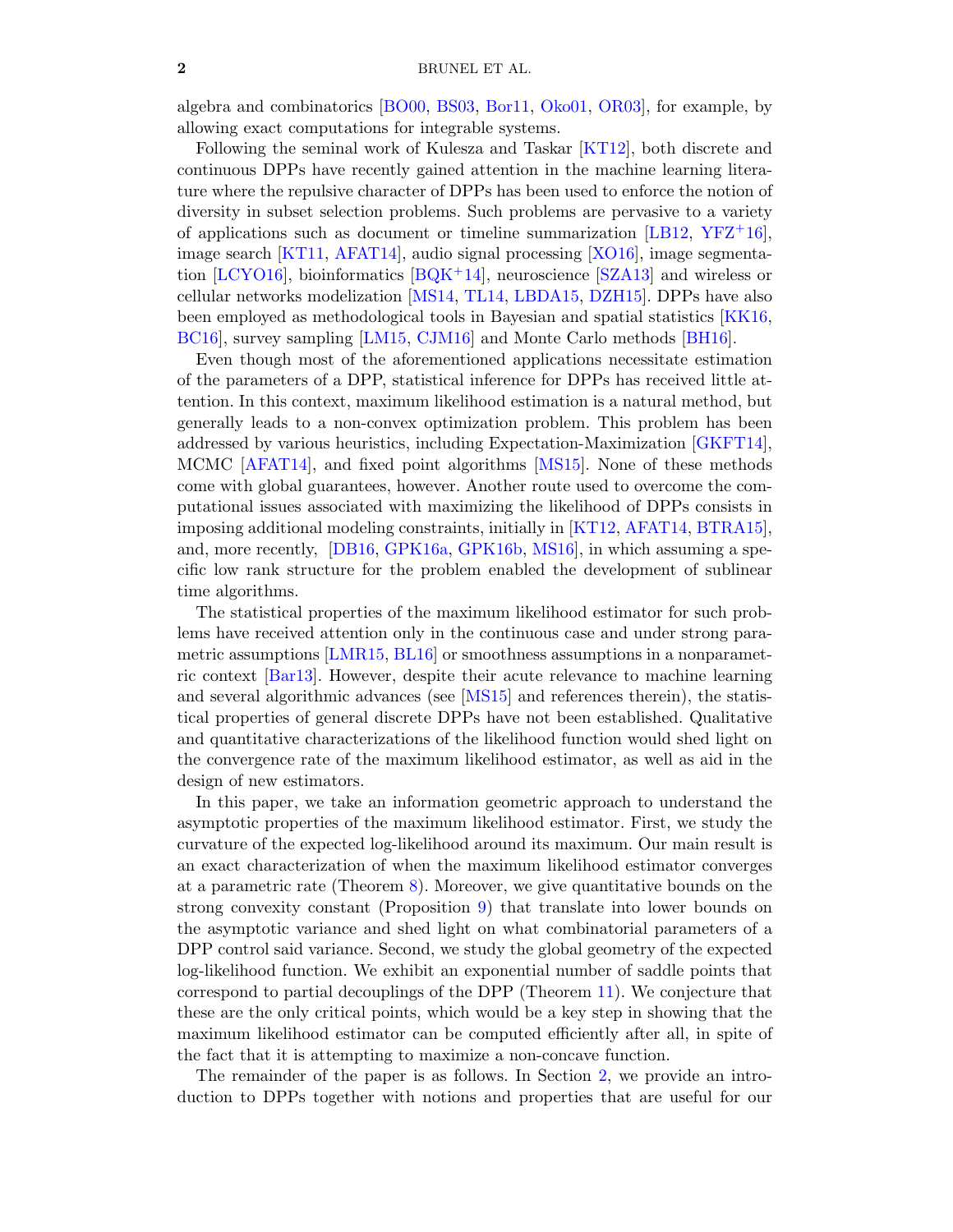#### MLE OF DPPS 3

purposes. In Section [3,](#page-5-0) we study the information landscape of DPPs and specifically, the local behavior of the expected log-likelihood around its critical points. Finally, we translate these results into rates of convergence for maximum likelihood estimation in Section [4.](#page-8-1) All proofs are gathered in Section [6](#page-11-0) in order to facilitate the narrative.

*Notation.* Fix a positive integer N and define  $[N] = \{1, 2, ..., N\}$ . Throughout the paper, X denotes a subset of  $[N]$ . We denote by  $\wp(X)$  the power set of X.

We implicitly identify the set of  $|\mathcal{X}| \times |\mathcal{X}|$  matrices to the the set of mappings from  $\mathcal{X} \times \mathcal{X}$  to IR. As a result, we denote by  $I_{\mathcal{X}}$  the identity matrix in  $\mathbb{R}^{\mathcal{X} \times \mathcal{X}}$  and we omit the subscript whenever  $\mathcal{X} = [N]$ . For a matrix  $A \in \mathbb{R}^{\mathcal{X} \times \mathcal{X}}$  and  $J \subset \mathcal{X}$ , denote by  $A_J$  the restriction of A to  $J \times J$ . When defined over  $\mathcal{X} \times \mathcal{X}$ ,  $A_J$  maps elements outside of  $J \times J$  to zero.

Let  $\mathcal{S}_{\mathcal{X}}$  denote the set of symmetric matrices in  $\mathbb{R}^{\mathcal{X}\times\mathcal{X}}$  matrices and denote by  $S^{\Lambda}_{\mathcal{X}}$  the subset of matrices in  $S_{\mathcal{X}}$  that have eigenvalues in  $\Lambda \subset \mathbb{R}$ . Of particular interest are  $S^+_{\mathcal{X}} = S^{[0,\infty)}_{\mathcal{X}}$  $\mathcal{S}_\mathcal{X}^{(0,\infty)},\, \mathcal{S}_\mathcal{X}^{++}=\mathcal{S}_\mathcal{X}^{(0,\infty)}$  $\chi^{(0,\infty)}$ , the subsets of positive semidefinite and positive definite matrices respectively.

For a matrix  $A \in \mathbb{R}^{\mathcal{X} \times \mathcal{X}}$ , we denote by  $||A||_F$ ,  $\det(A)$  and  $\text{Tr}(A)$  its Frobenius norm, determinant and trace respectively. We set det  $A_{\emptyset} = 1$  and  $\text{Tr } A_{\emptyset} = 0$ . Moreover, we denote by  $\text{diag}(A)$  the vector of size  $|\mathcal{X}|$  with entries given by the diagonal elements of A. If  $x \in \mathbb{R}^N$ , we denote by  $\text{Diag}(x)$  the  $N \times N$  diagonal matrix with diagonal given by  $x$ .

For  $A \in S_{\mathcal{X}}$ ,  $k \geq 1$  and a smooth function  $f : A \to \mathbb{R}$ , we denote by  $d^k f(A)$ the k-th derivative of f evaluated at  $A \in \mathcal{A}$ . This is a k-linear map defined on  $\mathcal{A}$ ; for  $k = 1$ ,  $df(A)$  is the gradient of f,  $d^2f(A)$  the Hessian, etc.

Throughout this paper, we say that a matrix  $A \in S_{\mathcal{X}}$  is block diagonal if there exists a partition  $\{J_1, \ldots, J_k\}, k \geq 1$ , of X such that  $A_{ij} = 0$  if  $i \in J_a, j \in J_b$  and  $a \neq b$ . The largest number k such that such a representation exists is called the number of blocks of A and in this case  $J_1, \ldots, J_k$  are called blocks of L.

# <span id="page-2-0"></span>2. DETERMINANTAL POINT PROCESSES AND L-ENSEMBLES

In this section we gather definitions and useful properties, old and new, about determinantal point processes.

#### 2.1 Definitions

A (discrete) determinantal point process (DPP) on  $\mathcal X$  is a random variable  $Z \in \mathcal{O}(\mathcal{X})$  with distribution

<span id="page-2-2"></span>(2.1) 
$$
\mathbb{P}[J \subset Z] = \det(K_J), \quad \forall J \subset \mathcal{X},
$$

where  $K \in \mathcal{S}^{[0,1]}_{\mathcal{X}}$  $\chi^{\text{[0,1]}}$ , is called the *correlation kernel* of Z.

If it holds further that  $K \in \mathcal{S}^{(0,1)}_{\mathcal{X}}$  $\mathcal{X}^{(0,1)}$ , then Z is called L-ensemble and there exists a matrix  $L = K(I - K)^{-1} \in \mathcal{S}_{\mathcal{X}}^{++}$  such that

<span id="page-2-1"></span>(2.2) 
$$
\mathbb{P}[Z = J] = \frac{\det(L_J)}{\det(I + L)}, \quad \forall J \subset \mathcal{X},
$$

Using the multilinearity of the determinant, it is easy to see that  $(2.2)$  de-fines a probability distribution (see Lemma [17\)](#page-11-1). We call  $L$  the kernel of the L-ensemble Z.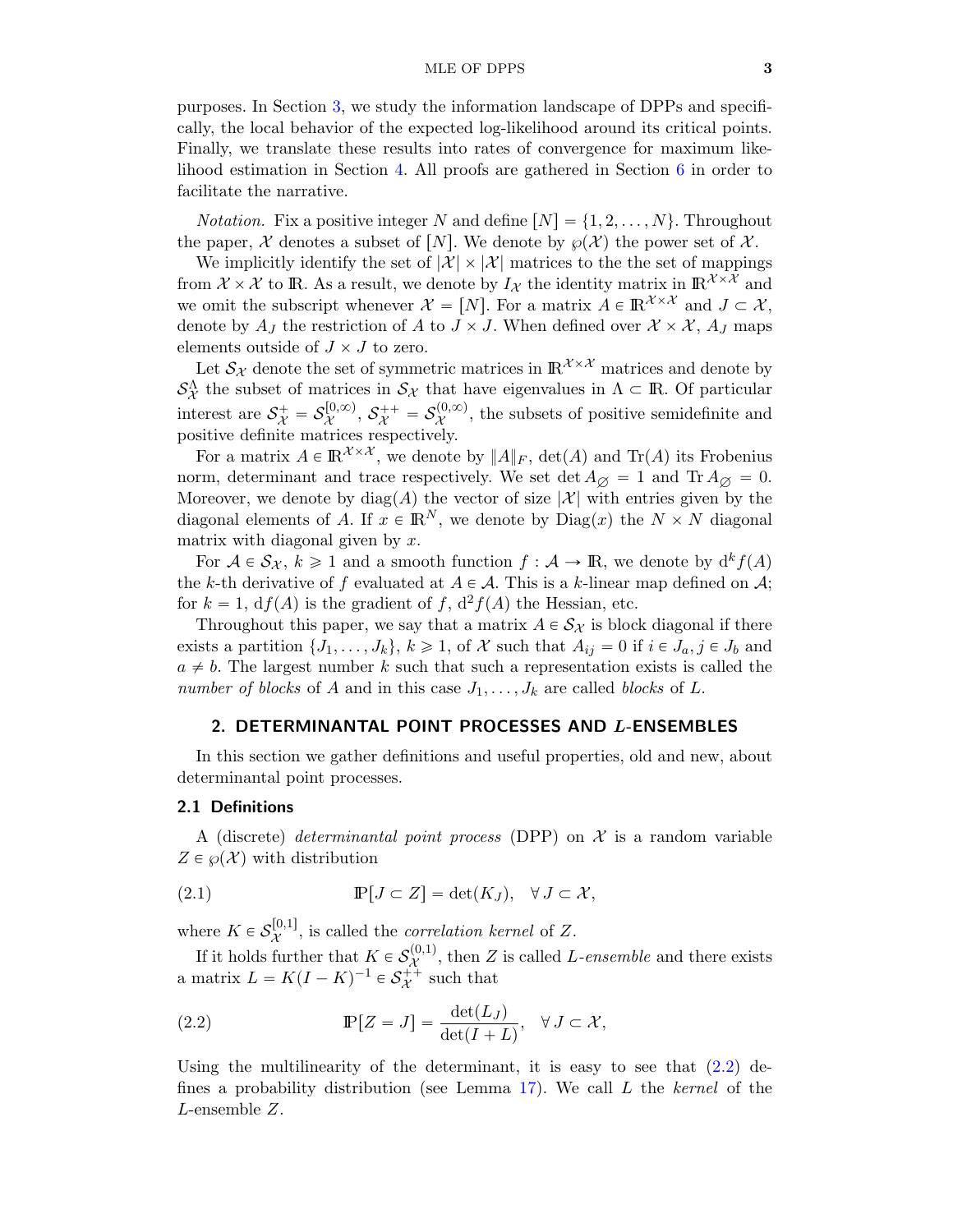Using the inclusion-exclusion principle, it follows from  $(2.1)$  that  $\mathbb{P}(Z = \emptyset) =$  $\det(I - K)$ . Hence, a DPP Z with correlation kernel K is an L-ensemble if and only if Z can be empty with positive probability.

In this work, we only consider DPPs that are L-ensembles. In that setup, we can identify L-ensembles and DPPs, and the kernel  $L$  and correlation kernel  $K$ are related by the identities

<span id="page-3-0"></span>(2.3) 
$$
L = K(I - K)^{-1}, \qquad K = L(I + L)^{-1}.
$$

Note that we only consider kernels  $L$  that are positive definite. In general L-ensembles may also be defined for  $L \in \mathcal{S}_{\mathcal{X}}^{+}$ , when  $K \in \mathcal{S}_{\mathcal{X}}^{[0,1)}$  $\chi^{(0,1)}$ . We denote by  $DPP_{\mathcal{X}}(L)$  the probability distribution associated with the DPP with kernel L and refer to  $L$  as the *parameter* of the DPP in the context of statistical estimation. If  $\mathcal{X} = [N]$ , we drop the subscript and only write  $DPP(L)$  for a DPP with kernel L on  $[N]$ .

#### 2.2 Negative association

Perhaps one of the most distinctive feature of DPPs is their repellent nature. It can be characterized by the notion of negative association, which has been extensively covered in the mathematics literature [\[BBL09\]](#page-21-10). To define this notion, we recall that a function  $f: \{0, 1\}^N \to \mathbb{R}$  is non decreasing if for all  $x = (x_1, \ldots, x_N)$ ,  $y = (y_1, \ldots, y_N) \in \{0, 1\}^N$  such that  $x_i \leq y_i$ ,  $\forall i \in [N]$ , it holds that  $f(x) \leq f(y)$ . Let Z be a DPP on  $[N]$  with kernel  $L \in \mathcal{S}_{[N]}^{++}$  and correlation kernel  $K = L(I +$ 

 $(L)^{-1} \in \mathcal{S}_{[N]}^{(0,1)}$  $N^{(0,1)}_{[N]}$ . Denote by  $\chi(Z) \in \{0, 1\}^N$  the (random) characteristic vector of Z. Note that  $\mathbb{E}[\chi(Z)] = \text{diag}(K)$ , moreover, the entries of  $\chi(Z)$  are conditionally negatively associated.

DEFINITION 1. Let Z be a random subset of  $[N]$  with characteristic vector  $X = \chi(Z) \in \{0, 1\}^N$ . The coordinates  $X_1, \ldots, X_N \in \{0, 1\}$  of X are said to be negatively associated Bernoulli random variables if for all  $J, J' \subset [N]$  such that  $J \cap J' = \varnothing$  and all non decreasing functions f and g on  $\{0,1\}^N$ , it holds

$$
\mathbb{E}\big[f(\chi(Z \cap J))g(\chi(Z \cap J'))\big] \leq \mathbb{E}\big[f(\chi(Z \cap J))\big]\mathbb{E}\big[g(\chi(Z \cap J'))\big].
$$

Moreover,  $X_1, \ldots, X_N$  are conditionally negatively associated if it also holds that for all  $S \subset [N],$ 

$$
\mathbb{E}\big[f(\chi(Z \cap J))g(\chi(Z \cap J'))\big|Z \cap S\big] \leq \mathbb{E}\big[f(\chi(Z \cap J))\big|Z \cap S\big]\mathbb{E}\big[g(\chi(Z \cap J'))\big|Z \cap S\big]
$$

almost surely.

Negative association is much stronger than pairwise non positive correlations. Conditional negative association is even stronger, and this property will be essential for the proof of Theorem [11.](#page-8-0) The following lemma is a direct consequence of Theorem 3.4 of [\[BBL09\]](#page-21-10).

<span id="page-3-1"></span>LEMMA 2. Let  $Z \sim \text{DPP}(L)$  for some  $L \in S_{[N]}^{++}$  and denote by  $\chi(Z) =$  $(X_1, \ldots, X_N) \in \{0, 1\}^N$  its characteristic vector. Then, the Bernoulli random variables  $X_1, \ldots, X_N$  are conditionally negatively associated.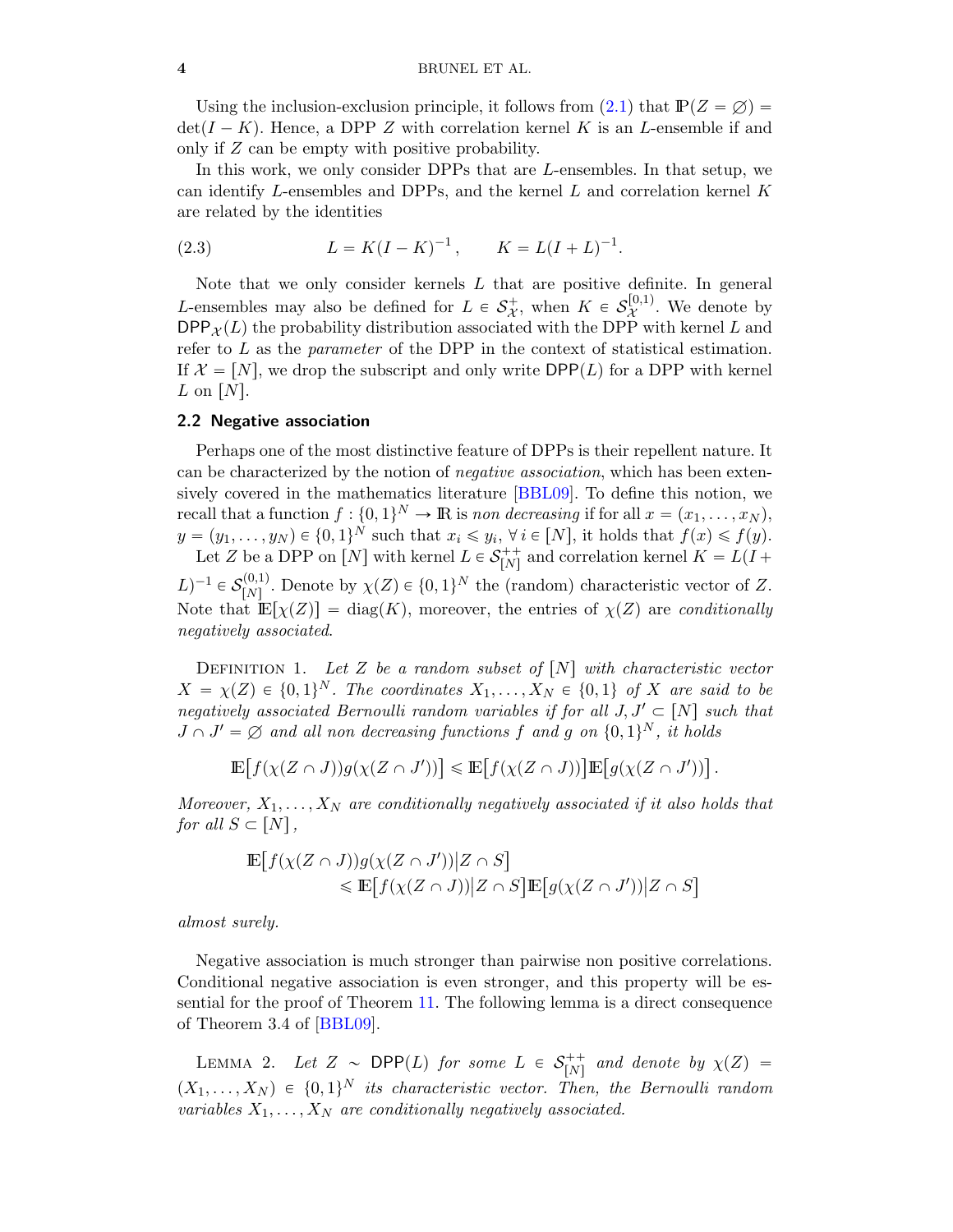Now we introduce the notion of a partial decoupling of a DPP. This notion will be relevant in the study of the likelihood geometry of DPPs.

DEFINITION 3. Let  $P$  be a partition of [N]. A partial decoupling Z' of a DPP Z on  $[N]$  according to partition  $P$  is a random subset of  $[N]$  such that  $\{\chi(Z')\}$  $J, J \in \mathcal{P}$  are mutually independent and  $\chi(Z' \cap J)$  has the same distribution as  $\chi(Z \cap J)$  for all  $J \in \mathcal{P}$ . We say that the partial decoupling is strict if and only if Z <sup>1</sup> does not have the same distribution as Z.

It is not hard to see that a partial decoupling  $Z'$  associated to a partition  $\mathcal P$ of a DPP  $Z$  is also a DPP with correlation kernel  $K'$  given by

$$
K'_{i,j} = \begin{cases} K_{i,j} & \text{if } i,j \in J \text{ for some } J \in \mathcal{P} \,, \\ 0 & \text{otherwise.} \end{cases}
$$

In particular, note that if  $Y'$  is a strict partial decoupling of a DPP  $Y$ , then its correlation kernel  $K$  and thus its kernel  $L$  are both block diagonal with at least two blocks.

# 2.3 Identifiability

The probability mass function [\(2.2\)](#page-2-1) of  $DPP(L)$  depends only on the principal minors of L and on det $(I + L)$ . In particular, L is not fully identified by DPP(L) and the lack of identifiability of  $L$  has been characterized exactly [\[Kul12,](#page-23-13) Theorem 4.1. Denote by D the collection of  $N \times N$  diagonal matrices with  $\pm 1$  diagonal entries. Then, for  $L_1, L_2 \in \mathcal{S}_{[N]}^{++}$ ,

(2.4) 
$$
\mathsf{DPP}(L_1) = \mathsf{DPP}(L_2) \iff \exists D \in \mathcal{D}, L_2 = DL_1D.
$$

We define the degree of identifiability of a kernel L as follows.

DEFINITION 4. Let  $L \in \mathcal{S}_{[N]}^{++}$ . The degree  $\text{Deg}(L)$  of identifiability of L is the cardinality of the family  $\{D\overrightarrow{LD} : D \in \mathcal{D}\}\$ . We say that L is irreducible whenever  $\text{Deg}(L) = 2^{N-1}$  and reducible otherwise. If  $Z \sim \text{DPP}(L)$  for some  $L \in \mathcal{S}_{[N]}^{++}$ , we also say that  $Z$  is irreducible if  $L$  is irreducible, and that  $Z$  is reducible otherwise.

For instance, the degree of identifiability of a diagonal kernel is 1. It is easy to check that diagonal kernels are the only ones with degree of identifiability equal to 1. These kernels are perfectly identified. Intuitively, the higher the degree, the less the kernel is identified. It is clear that for all  $L \in \mathcal{S}_{[N]}^{++}$ ,  $1 \le \text{Deg}(L) \le 2^{N-1}$ .

As we will see in Proposition  $6$ , the degree of identifiability of a kernel L is completely determined by its block structure. The latter can in turn be characterized by the connectivity of certain graphs that we call determinantal graphs.

DEFINITION 5. Fix  $\mathcal{X} \subset [N]$ . The determinantal graph  $\mathcal{G}_L = (\mathcal{X}, E_L)$  of a DPP with kernel  $L \in \mathcal{S}_{\mathcal{X}}^{++}$  is the undirected graph with vertices X and edge set  $E_L = \{ \{i, j\} : L_{i,j} \neq 0 \}$ . If  $i, j \in \mathcal{X}$ , write  $i \sim_L j$  if there exists a path in  $\mathcal{G}_L$  that connects i and j.

It is not hard to see that a DPP with kernel  $L$  is irreducible if and only if its determinantal graph  $\mathcal{G}_L$  is connected. The blocks of L correspond to the connected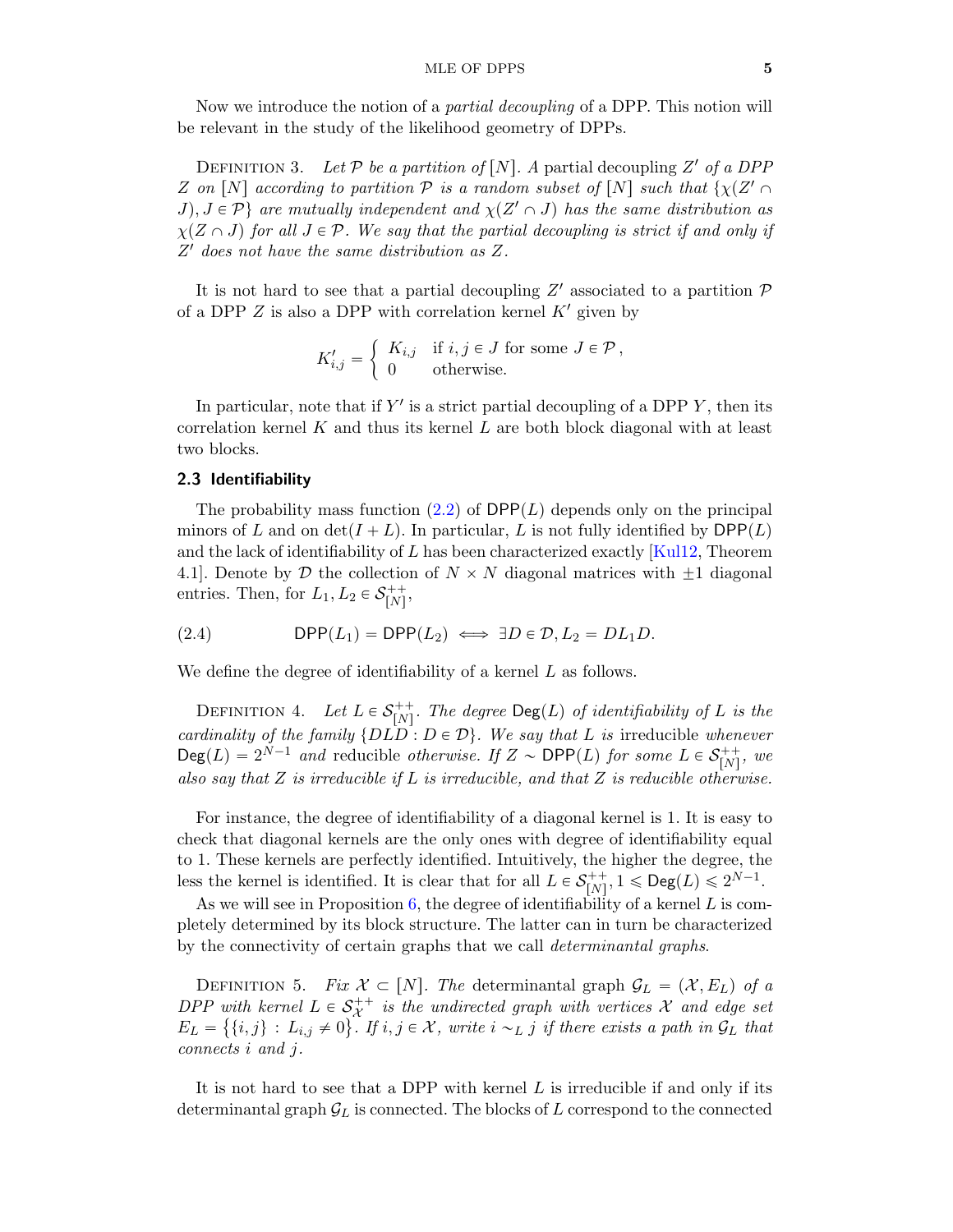components of  $\mathcal{G}_L$ . Moreover, it follows directly from [\(2.2\)](#page-2-1) that if  $Z \sim \text{DPP}(L)$ and L has blocks  $J_1, \ldots, J_k$ , then  $Z \cap J_1, \ldots, Z \cap J_k$  are mutually independent DPPs with correlation kernels  $K_{J_1}, \ldots, K_{J_k}$  respectively, where  $K = L(I + L)^{-1}$ is the correlation kernel of Z.

The main properties regarding identifiability of DPPs are gathered in the following straightforward proposition.

<span id="page-5-1"></span>PROPOSITION 6. Let  $L \in S^+_{[N]}$  and  $Z \sim \text{DPP}(L)$ . Let  $1 \leq k \leq N$  and  $\{J_1, \ldots, J_k\}$  be a partition of  $[N]$ . The following statements are equivalent:

- 1. L is block diagonal with k blocks  $J_1, \ldots, J_k$ ,
- 2. K is block diagonal with k blocks  $J_1, \ldots, J_k$ ,
- 3.  $Z \cap J_1, \ldots, Z \cap J_k$  are mutually independent irreducible DPPs,
- 4.  $\mathcal{G}_L$  has k connected components given by  $J_1, \ldots, J_k$ ,
- 5.  $L = D_j L D_j$ , for  $D_j = \text{Diag}(2\chi(J_j) 1) \in \mathcal{D}$ , for all  $j \in [k]$ .

In particular, Proposition [6](#page-5-1) shows that the degree of identifiability of  $L \in \mathcal{S}_{[N]}^{++}$ is  $\text{Deg}(L) = 2^{N-k}$ , where k is the number of blocks of L.

Now that we have reviewed useful properties of DPPs, we are in a position to study the information landscape for the statistical problem of estimating the kernel of a DPP from independent observations.

# 3. GEOMETRY OF THE LIKELIHOOD FUNCTIONS

#### <span id="page-5-0"></span>3.1 Definitions

Our goal is to estimate an unknown kernel  $L^* \in \mathcal{S}_{[N]}^{++}$  from n independent copies of  $Z \sim \text{DPP}(L^*)$ . In this paper, we study the statistical properties of what is arguably the most natural estimation technique: maximum likelihood estimation.

Let  $Z_1, \ldots, Z_n$  be n independent copies of  $Z \sim \text{DPP}(L^*)$  for some unknown  $L^* \in \mathcal{S}_{[N]}^{++}$ . The (scaled) log-likelihood associated to this model is given for any  $L \in \mathcal{S}_{[N]}^{++},$ 

<span id="page-5-2"></span>(3.1) 
$$
\hat{\Phi}(L) = \frac{1}{n} \sum_{i=1}^{n} \log p_{Z_i}(L) = \sum_{J \subset [N]} \hat{p}_J \log \det(L_J) - \log \det(I + L),
$$

where  $p_J(L) = \mathbb{P}[Z = J]$  is defined in [\(2.2\)](#page-2-1) and  $\hat{p}_J$  is its empirical counterpart defined by

$$
\hat{p}_J = \frac{1}{n} \sum_{i=1}^n \mathbb{I}(Z_i = J).
$$

Here  $\mathbb{I}(\cdot)$  denotes the indicator function.

Using the identity  $(2.3)$ , it is also possible to write  $p_J(L)$  as

<span id="page-5-3"></span>
$$
p_J(L) = |\det(K - I_{\bar{J}})|,
$$

where  $\bar{J}$  is the complement of J. Hence, the log-likelihood function can be defined with respect to  $K \in \mathcal{S}_{[N]}^{(0,1)}$  $\binom{0,1}{N}$  as

(3.2) 
$$
\hat{\Psi}(K) = \sum_{J \subset [N]} \hat{p}_J \log |\det(K - I_{\bar{J}})|.
$$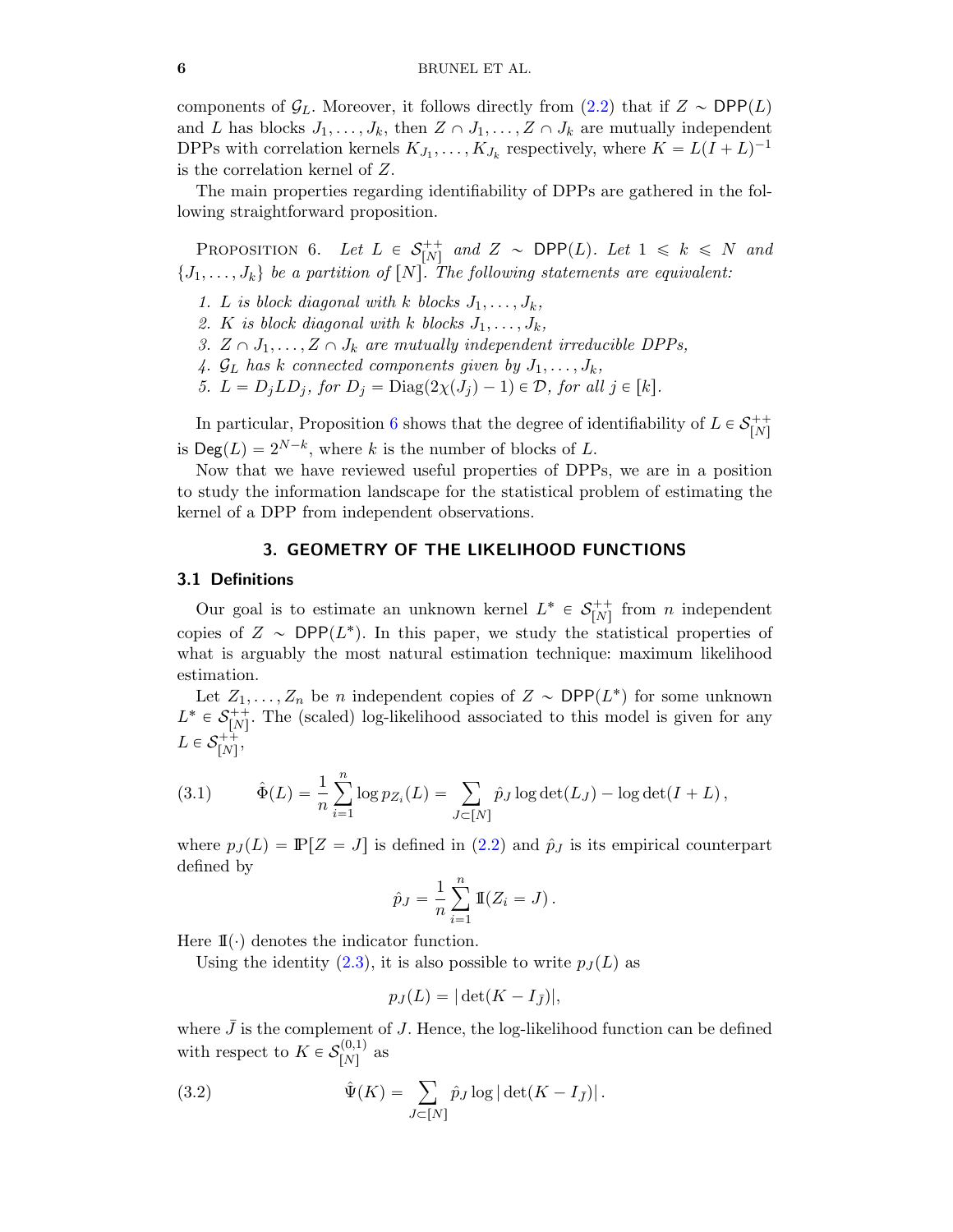We denote by  $\Phi_{L^*}$  (resp.  $\Psi_{L^*}$ ) the expected log-likelihood as a function of L  $(r \exp K)$ :

<span id="page-6-1"></span>(3.3) 
$$
\Phi_{L^*}(L) = \sum_{J \subset [N]} p_J(L^*) \log \det(L_J) - \log \det(I + L).
$$

and

(3.4) 
$$
\Psi_{L^*}(K) = \sum_{J \subset [N]} p_J(L^*) \log |\det(K - I_{\bar{J}})|.
$$

For the ease of notation, we assume in the sequel that  $L^*$  is fixed, and write simply  $\Phi = \Phi_{L^*}, \Psi = \Psi_{L^*}$  and  $p_J^* = p_J(L^*),$  for  $J \subset [N]$ .

We now proceed to studying the function Φ. Namely, we study its critical points and their type: local/global maxima, minima and saddle points. We also give a necessary and sufficient condition on  $L^*$  so that  $\Phi$  is locally strongly concave around  $L = L^*$ , i.e., the Hessian of  $\Phi$  evaluated at  $L = L^*$  is definite negative. All our results can also be rephrased in terms of Ψ.

#### 3.2 Global maxima

Note that  $\Phi(L)$  is, up to an additive constant that does not depend on L, the Kullback-Leibler (KL) divergence between  $\textsf{DPP}(L)$  and  $\textsf{DPP}(L^*)$ :

$$
\Phi(L) = \Phi(L^*) - \mathsf{KL}\left(\mathsf{DPP}(L^*), \mathsf{DPP}(L)\right), \forall L \in \mathcal{S}_{[N]}^{++},
$$

where KL stands for the Kullback-Leibler divergence between probability measures. In particular, by the properties of this divergence,  $\Phi(L) \leq \Phi(L^*)$  for all  $L \in \mathcal{S}_{[N]}^{++}$ , and

$$
\Phi(L) = \Phi(L^*) \iff \mathsf{DPP}(L) = \mathsf{DPP}(L^*) \iff L = DL^*D, \text{ for some } D \in \mathcal{D}.
$$

As a consequence, the global maxima of  $\Phi$  are exactly the matrices  $DL^*D$ , for D ranging in  $\mathcal{D}$ . The following theorem gives a more precise description of  $\Phi$  around  $L^*$  (and, equivalently, around each  $DL^*D$  for  $D \in \mathcal{D}$ ).

<span id="page-6-2"></span>THEOREM 7. Let  $L^* \in \mathcal{S}_{[N]}^{++}$ ,  $Z \sim \text{DPP}(L^*)$  and  $\Phi = \Phi_{L^*}$ , as defined in [\(3.3\)](#page-6-1). Then,  $L^*$  is a critical point of  $\Phi$ . Moreover, for any  $H \in \mathcal{S}_{[N]}$ ,

$$
d^{2}\Phi(L^{*})(H, H) = -Var[Tr((L_{Z}^{*})^{-1}H_{Z})].
$$

In particular, the Hessian  $d^2\Phi(L^*)$  is negative semidefinite.

The first part of this theorem is a consequence of the facts that  $L^*$  is a global maximum of a smooth  $\Phi$  over the open parameter space  $\mathcal{S}_{[N]}^{++}$ . The second part of this theorem follows from the usual fact that the Fisher information matrix has two expressions: the opposite of the Hessian of the expected log-likelihood and the variance of the score (derivative of the expected log-likelihood). We also provide a purely algebraic proof of [7](#page-6-2) in the appendix.

<span id="page-6-0"></span>Our next result characterizes the null space of  $d^2\Phi(L^*)$  in terms of the determinantal graph  $\mathcal{G}_{L^*}$ .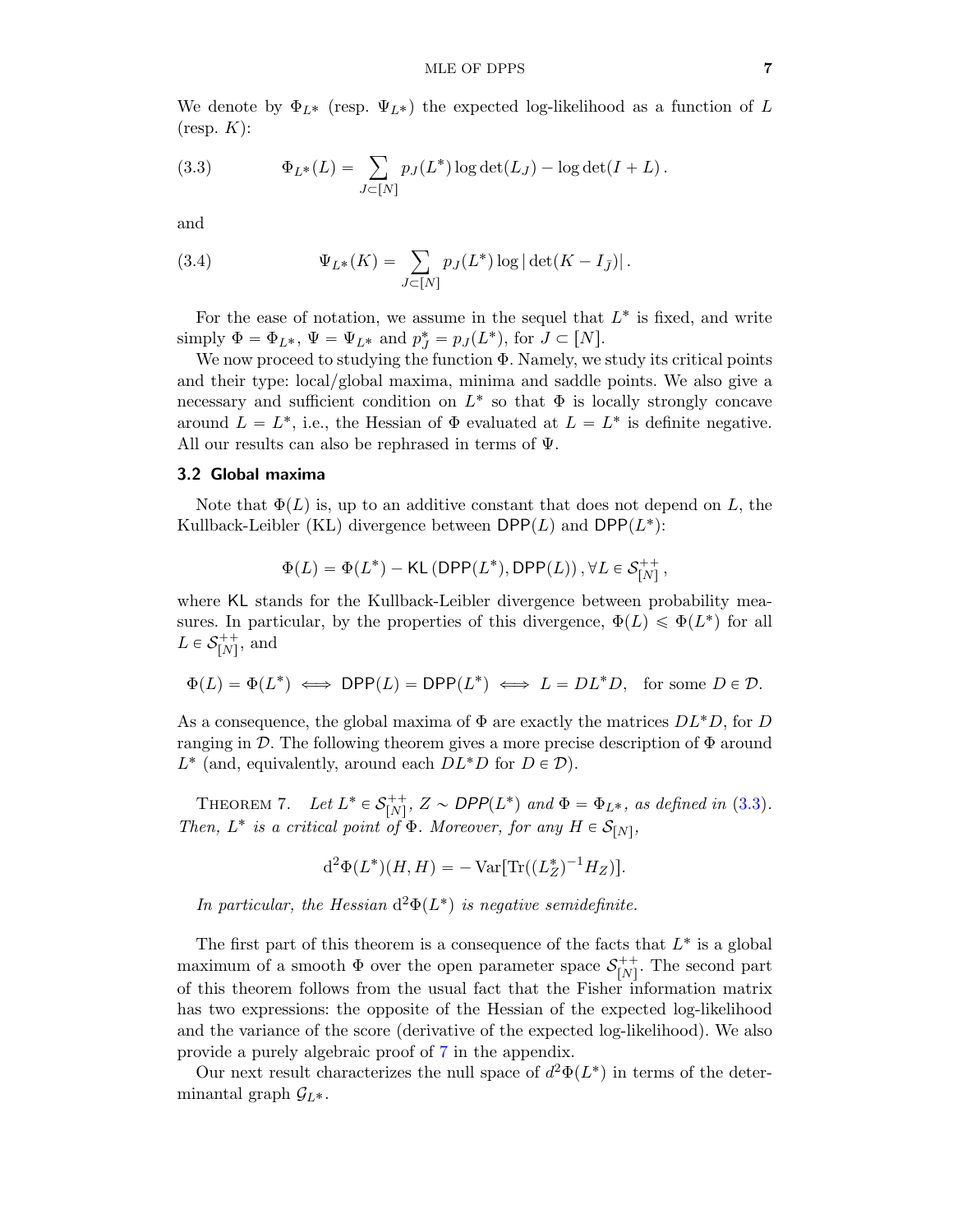Theorem 8. Under the same assumptions of Theorem [7,](#page-6-2) the null space of the quadratic Hessian map  $H \in \mathcal{S}_{[N]} \mapsto d^2\Phi(L^*)(H, H)$  is given by (

<span id="page-7-2"></span>(3.5) 
$$
\mathcal{N}(L^*) = \{ H \in \mathcal{S}_{[N]} : H_{i,j} = 0 \text{ for all } i,j \in [N] \text{ such that } i \sim_{L^*} j \}.
$$

In particular,  $d^2\Phi(L^*)$  is definite negative if and only if  $L^*$  is irreducible.

The set  $\mathcal{N}(L^*)$  has an interesting interpretation using perturbation analysis when  $L^*$  is reducible. On the one hand, since  $L^*$  is reducible, there exits  $D_0 \in$  $\mathcal{D}\setminus\{-I, I\}$  such that  $L^* = D_0L^*D_0$  is a global maximum for  $\Phi_{L^*}$ . On the other hand, take any  $H \in \mathcal{S}_{[\mathcal{N}]}$  such that  $L^* + H \in \mathcal{S}_{[N]}^{++}$  and observe that  $D(L^* + H)D$ are all global maxima for  $\Phi_{L^*+H}$  and in particular,  $D_0(L^* + H)D_0$  is a global maximum for  $\Phi_{L^*+H}$ . The Frobenius distance between  $L^*$  and  $D_0(L^* + H)D_0$ is  $||H - D_0HD_0||_F$ , which is maximized over H with fixed norm if and only if  $D_0HD_0 = -H$ . Such matrices span precisely the null space  $\mathcal{N}(L^*)$  (see Lemma [19\)](#page-12-0). This leads to the following interpretation of  $\mathcal{N}(L^*)$ : The directions along which  $\Phi_{L^*}$  has vanishing second derivative  $L = L^*$  are spanned by the matrices  $H$  that push away any two merged modes of  $\Phi_L^*$  as much as possible.

It follows from Theorem [8](#page-6-0) that  $\Phi_{L^*}$  is locally strongly concave around  $L^*$  if and only if  $L^*$  is irreducible since, in that case, the smallest eigenvalue of  $-d^2\Phi(L^*)$ is positive. Nevertheless, this positive eigenvalue may be exponentially small in N, leading to a small curvature around the maximum of  $\Phi_{L^*}$ . This phenomenon is illustrated by the following example.

Consider the tridiagonal matrix  $L^*$  given by:

$$
L_{i,j}^* = \begin{cases} a \text{ if } i = j, \\ b \text{ if } |i - j| = 1, \\ 0 \text{ otherwise,} \end{cases}
$$

<span id="page-7-0"></span>where *a* and *b* are real numbers.

PROPOSITION 9. Assume that  $a > 0$  and  $a^2 > 2b^2$ . Then,  $L^* \in \mathcal{S}_{[N]}^{++}$  and there exist two positive numbers  $c_1$  and  $c_2$  that depend only on a and b such that

$$
0 < \inf_{H \in \mathcal{S}_{[N]} : \|H\|_F = 1} - \mathbf{d}^2 \Phi(L^*)(H, H) \leq c_1 e^{-c_2 N}.
$$

While the Hessian cancels in some directions  $H \in \mathcal{N}(L^*)$  for any reducible  $L^* \in \mathcal{S}_{[N]}^{++}$ , the next theorem shows that the fourth derivative is negative in any nonzero direction  $H \in \mathcal{N}(L^*)$  so that  $\Phi$  is actually curved around  $L^*$  in any direction.

<span id="page-7-1"></span>THEOREM 10. Let  $H \in \mathcal{N}(L^*)$ . Then, (*i*)  $d^3\Phi(L^*)(H, H, H) = 0;$ (*ii*)  $d^4\Phi(L^*)(H, H, H, H) = -\frac{2}{3} \text{Var} \left[ \text{Tr} \left( ((L_Z^*)^{-1} H_Z)^2 \right) \right]$  $\leqslant 0;$ (iii)  $d^4\Phi(L^*)(H, H, H, H) = 0 \iff H = 0.$ 

The first part of Theorem [10](#page-7-1) is obvious, since  $L^*$  is a global maximum of  $\Phi$ . However, we give an algebraic proof of this fact, which is instructive for the proof of the two remaining parts of the theorem.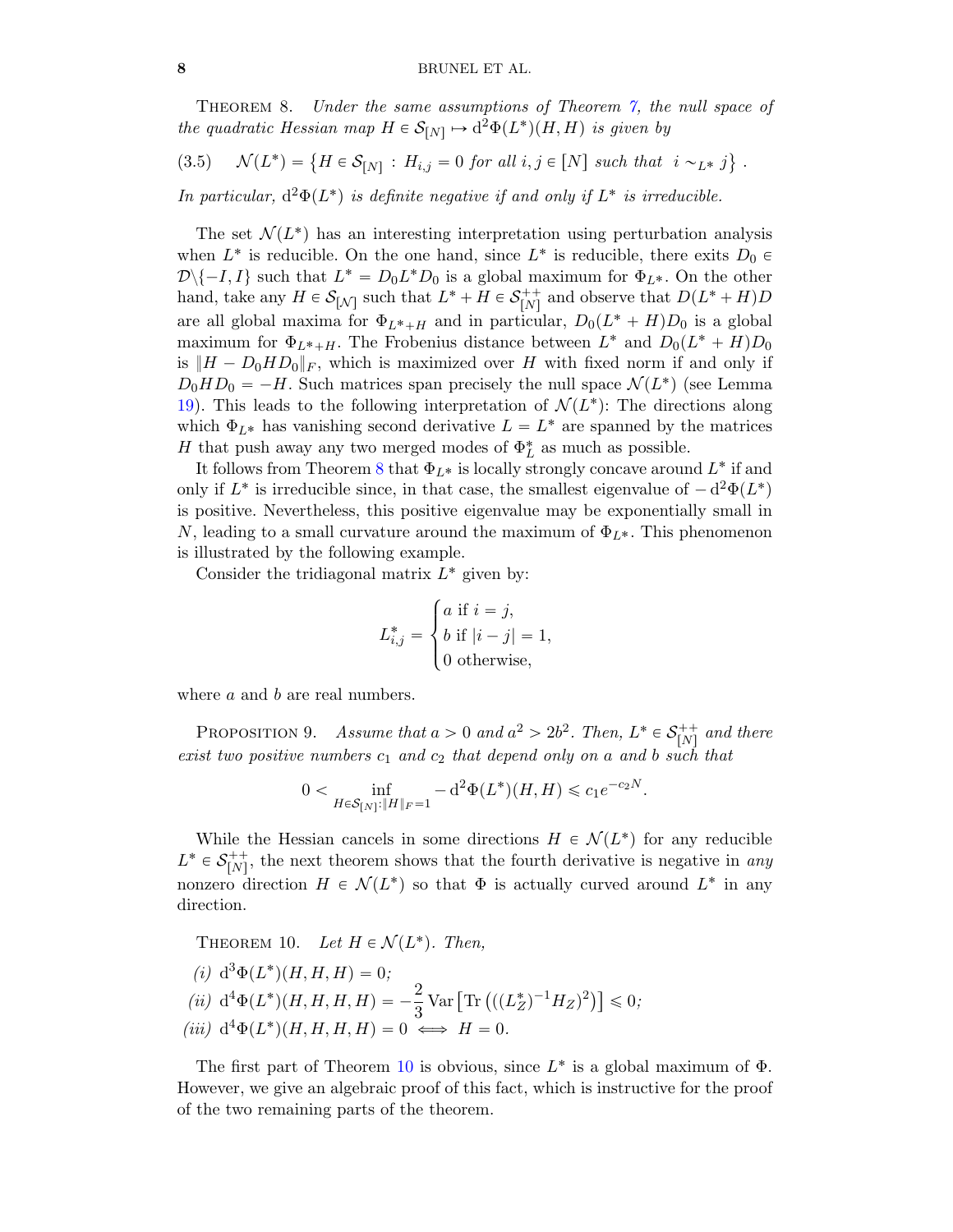#### 3.3 Other critical points

The function  $\Phi_{L^*}$  is not concave and so finding its global maximum is fraught with difficulty. A standard approach is to work with a concave relaxation [\[CT04,](#page-22-7) [CR09,](#page-22-8) [ABH16\]](#page-21-11), which has proven to be successful in applications such as compressed sensing, matrix completion and community detection. More recently, algorithms that attempt to directly optimize a non-concave objective have received growing attention, primarily driven by a good empirical performance and simple implementation (see [\[AGMM15,](#page-21-12) [CLS15,](#page-22-9) [BWY17\]](#page-22-10) for example).

In fact, there are *two* issues that confound such approaches. The first is spurious local maxima where gradient ascent can get trapped. In some instances such as matrix completion [\[GLM16\]](#page-22-11) it can be shown that the non-concave objective has no spurious local maxima, while in others such as Gaussian mixture models  $[JZB<sup>+</sup>16]$  $[JZB<sup>+</sup>16]$ , it does. The second issue is the presence of a large and often exponential number of saddle points. Empirically, it has been postulated  $[DPG+14]$  $[DPG+14]$ that escaping saddle points is the main difficulty in optimizing large non-concave objectives. However if certain conditions on the saddle points are met then it is known that one can efficiently find a local maximum [\[NP06,](#page-23-14) [GHJY15\]](#page-22-14).

Here we show that the function  $\Phi_{L^*}$  has exponentially many saddle points that correspond to all possible partial decouplings of the DPP.

<span id="page-8-0"></span>THEOREM 11. Let  $L^* \in \mathcal{S}_{[N]}^{++}$  and  $K^* = L^*(I + L^*)^{-1}$ . Let  $Z \sim \text{DPP}(L^*)$ . Then, the kernel L of any partial decoupling of Z is a critical point of  $\Phi_{L^*}$ . Moreover, it is always a saddle point when the partial decoupling is strict.

We conjecture that these are the only saddle points, which would be a major step in showing that despite the fact that  $\Phi_{L^*}$  is non-concave, one can find its maximum via first and second order methods. This would give a compelling new example of a problem arising from big data where non-concave optimization problems can be tamed.

<span id="page-8-2"></span>CONJECTURE 12. Let  $L^* \in \mathcal{S}_{[N]}^{++}$  and  $Z \sim \text{DPP}(L^*)$ . The kernels of the partial decouplings of Z are the only critical points of  $\Phi_{L^*}$ .

The following proposition provides some evidence, by verifying a consequence of the conjecture:

<span id="page-8-3"></span>PROPOSITION 13. Let  $L^* \in \mathcal{S}_{[N]}^{++}$  and let L be a critical point of  $\Phi_{L^*}$ . Let  $K^* = L^*(I + L^*)^{-1}$  and  $K = L(I + L)^{-1}$ . Then,  $K^*$  and K have the same diagonal.

# 4. MAXIMUM LIKELIHOOD ESTIMATION

<span id="page-8-1"></span>Let  $Z_1, \ldots, Z_n$  be *n* independent copies of  $Z \sim \text{DPP}(L^*)$  with unknown kernel  $L^* \in \mathcal{S}_{[N]}^{++}$ . The maximum likelihood estimator  $(MLE)$   $\hat{L}$  of  $L^*$  is defined as a maximizer of the likelihood  $\hat{\Phi}$  defined in ([3.1\)](#page-5-2). Since for all  $L \in \mathcal{S}_{[N]}^{++}$  and all  $D \in \mathcal{D}$ ,  $\tilde{\Phi}(L) = \tilde{\Phi}(DLD)$ , there is more than one kernel L<sup>†</sup> that maximizes  $\tilde{\Phi}$  in general. We will abuse notation and refer to any such maximizer as "the" MLE. Since there is a bijection  $(2.3)$  between kernels L and correlation kernels K, the random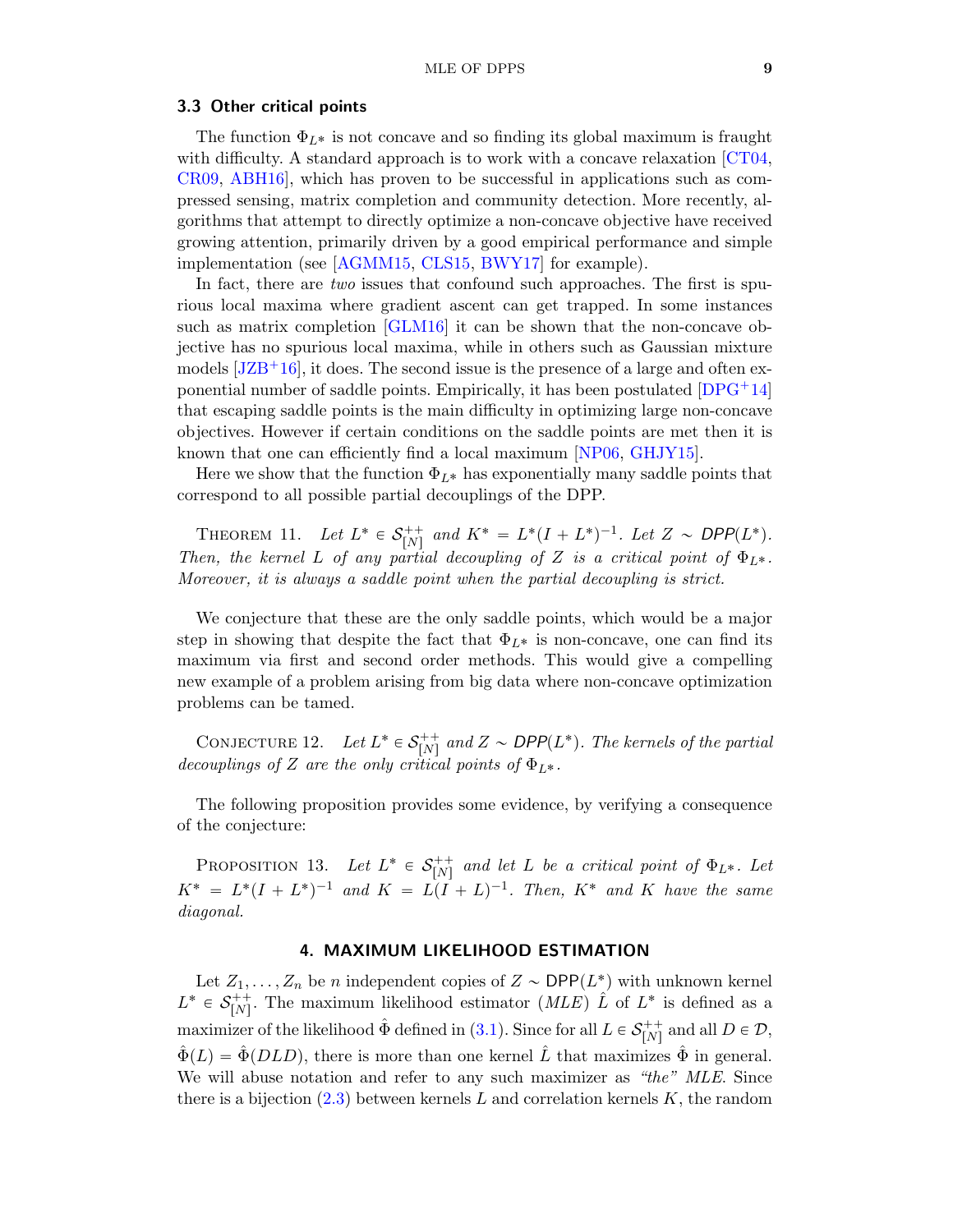#### 10 BRUNEL ET AL.

correlation kernel  $\hat{K} = \hat{L}(I + \hat{L})^{-1}$  maximizes the function  $\hat{\Psi}$  defined in ([3.2\)](#page-5-3) and therefore, is the maximum likelihood estimator of the unknown correlation kernel  $K^* = L^*(I + L^*)^{-1}.$ 

We measure the performance of the MLE using the *loss*  $\ell$  defined by

$$
\ell(\hat{L}, L^*) = \min_{D \in \mathcal{D}} \|\hat{L} - DL^*D\|_F
$$

where we recall that  $\|\cdot\|_F$  denotes the Frobenius norm.

The loss  $\ell(\hat{L}, L^*)$  being a random quantity, we also define its associated risk  $\mathcal{R}_n$ by ‰

$$
\mathcal{R}_n(\hat{L}, L^*) = \mathbb{E}\big[\ell(\hat{L}, L^*)\big],
$$

where the expectation is taken with respect to the joint distribution of the iid observation  $Z_1, \ldots, Z_n \sim \text{DPP}(L^*).$ 

<span id="page-9-0"></span>Our first statistical result establishes that the MLE is a consistent estimator.

THEOREM 14.

$$
\ell(\hat{L}, L^*) \xrightarrow[n \to \infty]{} 0, \qquad \text{in probability.}
$$

Theorem [14](#page-9-0) shows that consistency of the MLE holds for all  $L^* \in \mathcal{S}_{[N]}^{++}$ . However, the MLE can be  $\sqrt{n}$ -consistent only when  $L^*$  is irreducible. Indeed, this is the only case when the Fisher information is invertible, by Theorem [8.](#page-6-0)

Let  $M \in \mathcal{S}_{[N]}$  and  $\Sigma$  be a symmetric, positive definite bilinear form on  $\mathcal{S}_{[N]}$ . We write  $A \sim \mathcal{N}_{\mathcal{S}_{[N]}}(M,\Sigma)$  to denote a Wigner random matrix  $A \in \mathcal{S}_{[N]}$ , such that for all  $H \in \mathcal{S}_{[N]}$ , Tr $(AH)$  is a Gaussian random variable, with mean Tr $(MH)$ and variance  $\Sigma(H, H)$ .

Assume that  $L^*$  is irreducible and let  $\hat{L}$  be the MLE. Let  $\hat{D} \in \mathcal{D}$  be such that

$$
\|\hat{D}\hat{L}\hat{D} - L^*\|_F = \min_{D \in \mathcal{D}} \|D\hat{L}D - L^*\|_F
$$

and set  $\tilde{L} = \hat{D}\hat{L}\hat{D}$ . Recall that by Theorem [8,](#page-6-0) the bilinear operator  $d^2\Phi(L^*)$  is invertible and let  $V(L^*)$  be denote its inverse. Then, by Theorem 5.41 in [\[vdV98\]](#page-24-5),

(4.1) 
$$
\sqrt{n}(\tilde{L} - L^*) = -V(L^*) \frac{1}{\sqrt{n}} \sum_{i=1}^n ((L_{Z_i}^*)^{-1} - (I + L^*)^{-1}) + \rho_n,
$$

where  $\|\rho_n\|_F \longrightarrow 0$ . Hence, we get the following theorem.

<span id="page-9-1"></span>THEOREM 15. Let  $L^*$  be irreducible. Then,  $\tilde{L}$  is asymptotically normal, with asymptotic covariance operator  $V(L^*)$ :

$$
\sqrt{n}(\tilde{L}-L^*) \xrightarrow[n \to \infty]{} \mathcal{N}_{\mathcal{S}_{[N]}}(0, V(L^*)) ,
$$

where the above convergence holds in distribution.

Recall that we exhibited in Proposition [9](#page-7-0) an irreducible kernel  $L^* \in \mathcal{S}^{++}_{[N]}$  that is non-degenerate—its entries and eigenvalues are either zero or bounded away from zero—such that  $V(L^*)[H, H] \geq c^N$  for some positive constant c and unit norm  $H \in \mathcal{S}_{[N]}$ . Together with Theorem [15,](#page-9-1) it implies that while the MLE  $\tilde{L}$  converges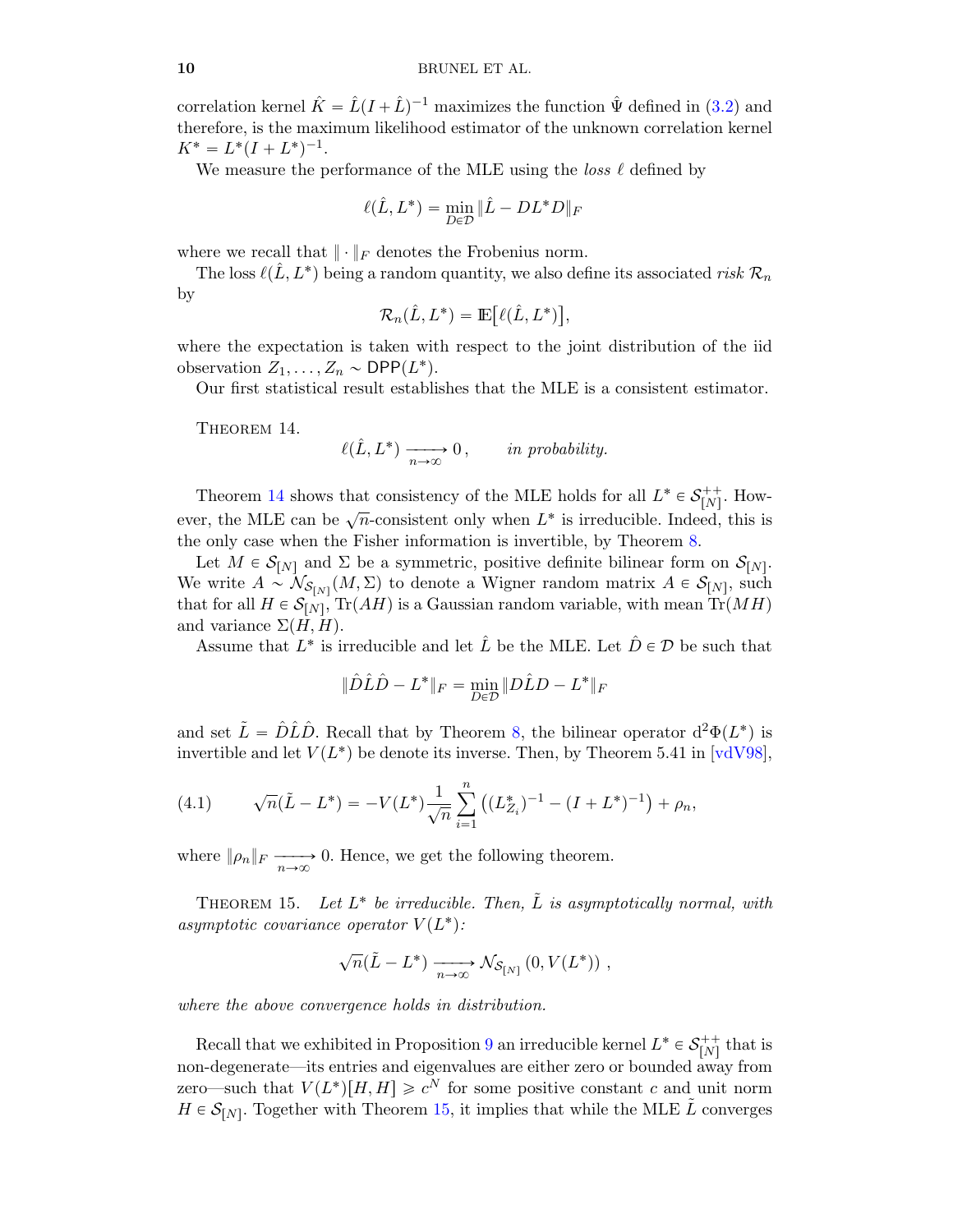at the parametric rate  $n^{1/2}$ ,  $\sqrt{n} \operatorname{Tr}[(\tilde{L} - L^*)^{\top} H]$  has asymptotic variance of order at least  $c^N$  for some positive constant c. It implies that the MLE suffers from a curse of dimensionality.

In the sequel, we say that an estimator  $\hat{\theta}$  of an unknown quantity  $\theta$  is  $n^{\alpha}$ . consistent (for a given  $\alpha > 0$ ) if the sequence  $n^{\alpha}(\hat{\theta} - \theta)$  is bounded in probability. In particular, if the sequence  $n^{\alpha}(\hat{\theta} - \theta)$  converges in distribution, then  $\hat{\theta}$  is  $n^{\alpha}$ . consistent.

When  $L^*$  is not irreducible, the MLE is no longer a  $\sqrt{n}$ -consistent estimator of  $L^*$ ; it is only  $n^{1/4}$ -consistent. Nevertheless, in this case, the blocks of  $L^*$  may still be estimated at the parametric rate, as indicated by the following theorem.

If  $A \in \mathbb{R}^{N \times N}$  and  $J, J' \subset [N]$ , we denote by  $A_{J,J'}$  the  $N \times N$  matrix whose entry  $(i, j)$  is  $A_{i,j}$  if  $(i, j) \in J \times J'$  and 0 otherwise. We have the following theorem.

<span id="page-10-0"></span>THEOREM 16. Let  $L^* \in \mathcal{S}_{[N]}^{++}$  be block diagonal with blocks  $\mathcal{P}$ . Then, for  $J, J' \in$  $\mathcal{P}, J \neq J',$ 

(4.2) 
$$
\min_{D \in \mathcal{D}} \|\hat{L}_{J,J'} - DL_{J,J'}^* D\|_F = O_{\mathbb{P}}(n^{-1/4})
$$

and

(4.3) 
$$
\min_{D \in \mathcal{D}} \|\hat{L}_J - DL_J^* D\|_F = O_{\mathbb{P}}(n^{-1/2}).
$$

Theorem [16](#page-10-0) may also be stated in terms of  $K^*$  and its MLE  $\hat{K} = \hat{L}(I + \hat{L})^{-1}$ . In particular, the MLE  $\hat{K}$  estimates the diagonal entries of  $K^*$  at the speed  $n^{-1/2}$ , no matter whether  $L^*$  (or, equivalently,  $K^*$ ) is irreducible. Actually, it is possible to compute  $\hat{K}_{j,j}$ , for all  $j \in [N]$ : It is equal to the estimator of  $K^*_{j,j}$  obtained by the method of moments. Indeed, recall that  $\hat{L}$  satisfies the first order condition

$$
\sum_{J \subset [N]} \hat{p}_J \hat{L}_J^{-1} = (I + \hat{L})^{-1}.
$$

Post-multiplying by  $\hat{L}$  both sides of this equality and identifying the diagonal entries yields

$$
\hat{K}_{j,j} = \sum_{J \subset [N]: J \ni j} \hat{p}_J = \frac{1}{n} \sum_{i=1}^n \mathbb{1}_{j \in Z_i},
$$

for all  $j = 1, ..., N$ . This is the estimator of  $K_{j,j}^*$  obtained by the method of moments and it is  $\sqrt{n}$ -consistent by the central limit theorem.

# 5. CONCLUSION AND OPEN PROBLEMS

In this paper, we studied the local and global geometry of the log-likelihood function. We gave a nuanced treatment of the rates achievable by the maximum likelihood estimator and we establish when it can achieve parametric rates, and even when it cannot, which sets of parameters are the bottleneck. The main open question is to resolve Conjecture [12,](#page-8-2) which would complete our geometric picture of the log-likelihood function.

In a companion paper [\[BMRU17\]](#page-21-13), using an approach based on the method of moments, we devise an efficiently computable estimator that converges at a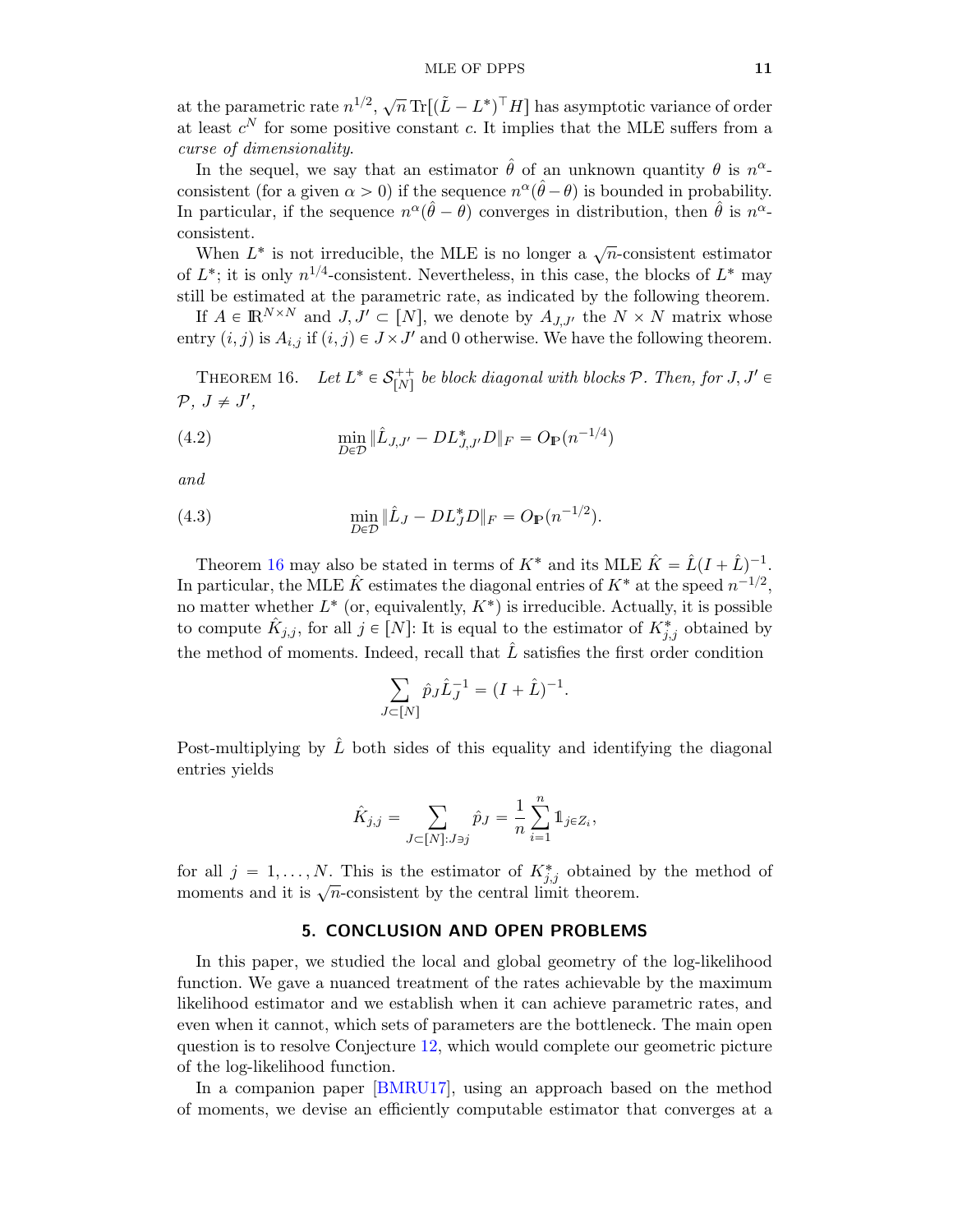parametric rate for any kernel whose underlying graph has bounded cycle sparsity. Moreover, we show an almost matching information-theoretic lower bound on the sample complexity as a function of the cycle sparsity. This work also indicates via minimax lower bounds that in the case of a cycle , not only the MLE suffers from asymptotically large asymptotic variance (Cf. Proposition [9\)](#page-7-0) but actually all estimators suffer from this limitation.

#### <span id="page-11-2"></span>6. PROOFS

# <span id="page-11-0"></span>6.1 A key determinantal identity and its consequences

<span id="page-11-1"></span>We start this section by giving a key yet simple identity for determinants.

LEMMA 17. For all square matrices  $L \in \mathbb{R}^{N \times N}$ ,

(6.1) 
$$
\det(I + L) = \sum_{J \subset [N]} \det(L_J).
$$

This identity is a direct consequence of the multilinearity of the determinant. Note that it gives the value of the normalizing constant in [\(2.2\)](#page-2-1). Successive differentiations of  $(6.1)$  with respect to L lead to further useful identities. To that end, recall that if  $f(L) = \log \det(L)$ ,  $L \in \mathcal{S}_{[N]}^{++}$ , then for all  $H \in \mathcal{S}_{[N]}$ ,

$$
df(L)(H) = Tr(L^{-1}H).
$$

Differentiating [\(6.1\)](#page-11-2) once over  $L \in \mathcal{S}_{[N]}^{++}$  yields

<span id="page-11-4"></span>(6.2) 
$$
\sum_{J \subset [N]} \det(L_J) \operatorname{Tr}(L_J^{-1} H_J) = \det(I + L) \operatorname{Tr}((I + L)^{-1} H), \quad \forall H \in \mathcal{S}_{[N]}.
$$

<span id="page-11-3"></span>In particular, after dividing by  $\det(I + L)$ ,

(6.3) 
$$
\sum_{J \subset [N]} p_J(L) \operatorname{Tr}(L_J^{-1} H_J) = \operatorname{Tr}((I + L)^{-1} H), \quad \forall H \in \mathcal{S}_{[N]}.
$$

<span id="page-11-6"></span>In matrix form, [\(6.3\)](#page-11-3) becomes

(6.4) 
$$
\sum_{J \subset [N]} p_J(L) L_J^{-1} = (I + L)^{-1}.
$$

Here we use a slight abuse of notation. For  $J \subset [N]$ ,  $L_J^{-1}$  (the inverse of  $L_J$ ) has size |J|, but we still denote by  $L_J^{-1}$  the  $N \times N$  matrix whose restriction to J is  $L_J^{-1}$  and which has zeros everywhere else.

Let us introduce some extra notation, for the sake of presentation. For any positive integer k and  $J \subset [N],$  define

<span id="page-11-5"></span>
$$
a_{J,k} = \text{Tr}((L_J^{-1}H_J)^k)
$$
 and  $a_k = \text{Tr}(((I+L)^{-1}H)^k)$ ,

where we omit the dependency in  $H \in \mathcal{S}_{[N]}$ . Then, differentiating again [\(6.2\)](#page-11-4) and rearranging terms yields

(6.5) 
$$
\sum_{J \subset [N]} p_J(L)a_{J,2} - a_2 = \sum_{J \subset [N]} p_J(L)a_{J,1}^2 - a_1^2,
$$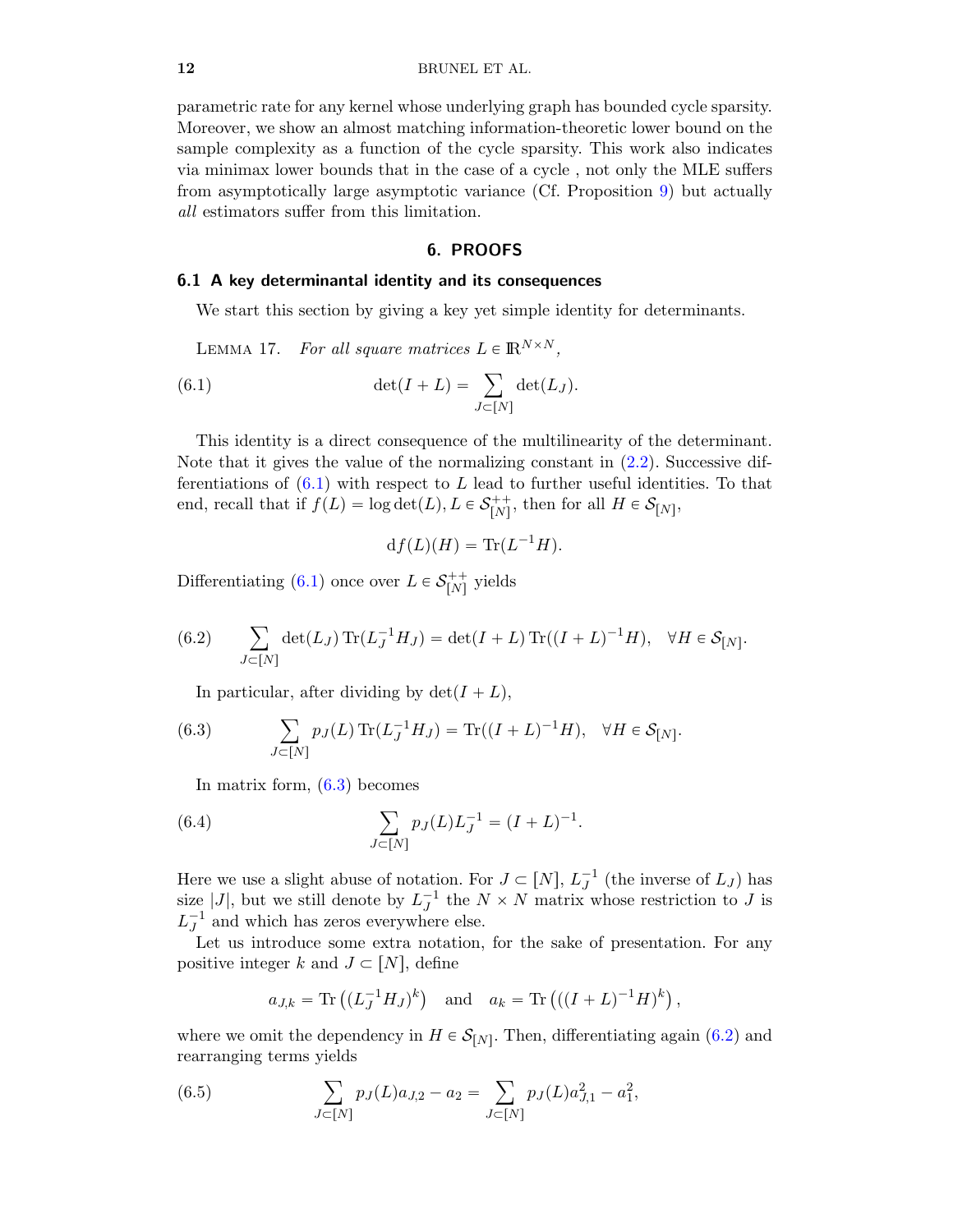for all  $H \in \mathcal{S}_{[N]}$ . In the same fashion, further differentiations yield

<span id="page-12-2"></span>
$$
\sum_{J \subset [N]} p_J(L)a_{J,3} - a_3 = -\frac{1}{3} \Big( \sum_{J \subset [N]} p_J(L)a_{J,1}^3 - a_1^3 \Big) + \frac{2}{3} \Big( \sum_{J \subset [N]} p_J(L)a_{J,2} - a_2 \Big) + \frac{1}{3} \Big( \sum_{J \subset [N]} p_J(L)a_{J,1}a_{J,2} - a_1a_2 \Big)
$$
\n(6.6)

and

$$
\sum_{J \subset [N]} p_J(L)a_{J,4} - a_4
$$
\n
$$
= \frac{1}{9} \Big( \sum_{J \subset [N]} p_J(L)a_{J,1}^4 - a_1^4 \Big) - \frac{4}{9} \Big( \sum_{J \subset [N]} p_J(L)a_{J,1}^2 a_{J,2} - a_1^2 a_2 \Big)
$$
\n
$$
- \frac{2}{9} \Big( \sum_{J \subset [N]} p_J(L)a_{J,1}a_{J,2} - a_1 a_2 \Big) + \frac{5}{9} \Big( \sum_{J \subset [N]} p_J(L)a_{J,1}a_{J,3} - a_1 a_3 \Big)
$$
\n(6.7) 
$$
+ \frac{1}{9} \Big( \sum_{J \subset [N]} p_J(L)a_{J,2}^2 - a_2^2 \Big) + \frac{4}{9} \Big( \sum_{J \subset [N]} p_J(L)a_{J,3} - a_3 \Big),
$$

<span id="page-12-3"></span>for all  $H \in \mathcal{S}_{[N]}$ .

## 6.2 The derivatives of  $\Phi$

Let  $L^* \in \mathcal{S}_{[N]}^{++}$  and  $\Phi = \Phi_{L^*}$ . In this section, we give the general formula for the derivatives of Φ.

<span id="page-12-1"></span>LEMMA 18. For all positive integers k and all  $H \in \mathcal{S}_{[N]}$ ,

$$
d^{k} \Phi(L^{*})(H, ..., H)
$$
  
=  $(-1)^{k-1}(k-1)!\left(\sum_{J\subset [N]} p_{J}^{*} \text{Tr}\left(((L_{J}^{*})^{-1}H_{J})^{k}\right) - \text{Tr}\left(((I+L^{*})^{-1}H)^{k}\right)\right).$ 

Proof

This lemma can be proven by induction, using the two following facts. If  $f(M)$  =  $\log \det(M)$  and  $g(M) = M^{-1}$  for  $M \in \mathcal{S}_{[N]}^{++}$ , then for all  $M \in \mathcal{S}_{[N]}^{++}$  and  $H \in \mathcal{S}_{[N]}$ ,

$$
df(M)(H) = \text{Tr}(M^{-1}H)
$$

and

$$
dg(M)(H) = -M^{-1}HM^{-1}.
$$

 $\Box$ 

# 6.3 Auxiliary lemma

<span id="page-12-0"></span>LEMMA 19. Let  $L^* \in \mathcal{S}_{[N]}^{++}$  and  $\mathcal{N}(L^*)$  be defined as in [\(3.5\)](#page-7-2). Let  $H \in \mathcal{N}(L^*)$ . Then, H can be decomposed as  $H = H^{(1)} + \ldots + H^{(k)}$  where for each  $j = 1, \ldots, k$ ,  $H^{(j)} \in \mathcal{S}_{[N]}$  is such that  $D^{(j)}H^{(j)}D^{(j)} = -H^{(j)}$ , for some  $D^{(j)} \in \mathcal{D}$  satisfying  $D^{(j)}L^*D^{(j)} = L^*.$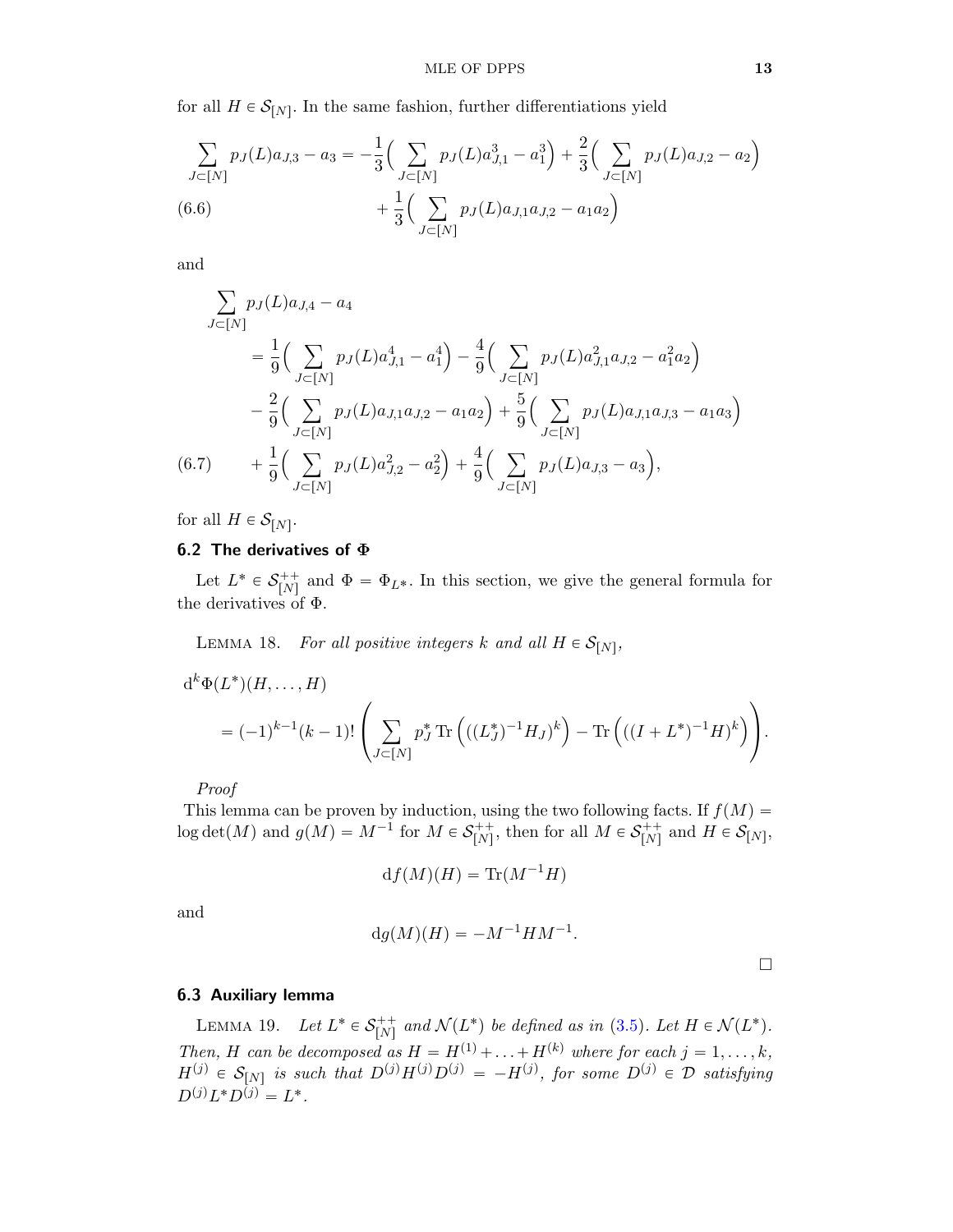PROOF. Let  $H \in \mathcal{N}(L^*)$ . Denote by  $J_1, \ldots, J_M$  the blocks of  $L^*$   $(M = 1$  and  $J_1 = [N]$  whenever  $L^*$  is irreducible). For  $i = 1, ..., M$ , let  $D^{(i)} = \text{Diag}(2\chi(J_i) -$ 1)  $\in \mathcal{D}$ . Hence,  $D^{(i)}L^*D^{(i)} = L^*$ , for all  $i = 1, \ldots, k$ .

For  $i, j \in [k]$  with  $i < j$ , define

$$
H^{(i,j)} = \text{Diag}(\chi(J_i))H \text{Diag}(\chi(J_j)) + \text{Diag}(\chi(J_j))H \text{Diag}(\chi(J_i)).
$$

Then, it is clear that

$$
H = \sum_{1 \le i < j \le M} H^{(i,j)} \qquad \text{and} \qquad D^{(i)} H^{(i,j)} D^{(i)} = -H^{(i,j)}, \ \forall \ i < j \, .
$$

The lemma follows by renumbering the matrices  $H^{(i,j)}$ .

6.4 Proof of Theorem [7](#page-6-2)

Theorem [7](#page-6-2) is a direct consequence of Lemma [18](#page-12-1) and identities [\(6.3\)](#page-11-3) and [\(6.5\)](#page-11-5).  $\Box$ 

## 6.5 Proof of Theorem [8](#page-6-0)

Let  $H \in \mathcal{S}_{[N]}$  be in the null space of  $d^2\Phi(L^*),$  i.e., satisfy  $d^2\Phi(L^*)(H, H) = 0$ . We need to prove that  $H_{i,j} = 0$  for all pairs  $i, j \in [N]$  such that  $i \sim_{L^*} j$ . To that end, we proceed by (strong) induction on the distance between i and j in  $\mathcal{G}_{L^*}$ , i.e., the length of the shortest path from i to j (equal to  $\infty$  if there is no such path). Denote this distance by  $d(i, j)$ .

First, by Theorem [7,](#page-6-2)  $Var[Tr((L_Z^*)^{-1}H_Z)] = 0$  so the random variable  $Tr((L_Z^*)^{-1}H_Z)$ takes only one value with probability one. Therefore since  $p_J^* > 0$  for all  $J \subset [N]$ and  $\text{Tr}((L_{\emptyset}^*)^{-1}H_{\emptyset})=0$ , we also have

(6.8) 
$$
\text{Tr}([L_J^*]^{-1}H_J) = 0, \quad \forall J \subset [N].
$$

<span id="page-13-0"></span>We now proceed to the induction.

If  $d(i, j) = 0$ , then  $i = j$  and since  $L^*$  is definite positive,  $L^*_{i,i} \neq 0$ . Thus, using [\(6.8\)](#page-13-0) with  $J = \{i\}$ , we get  $H_{i,i} = 0$ .

If  $d(i, j) = 1$ , then  $L_{i,j}^* \neq 0$ , yielding  $H_{i,j} = 0$ , using again [\(6.8\)](#page-13-0), with  $J = \{i, j\}$ and the fact that  $H_{i,i} = H_{j,j} = 0$ , established above.

Let now  $m \geq 2$  be an integer and assume that for all pairs  $(i, j) \in [N]^2$ satisfying  $d(i, j) \leq m$ ,  $H_{i,j} = 0$ . Let  $i, j \in [N]$  be a pair satisfying  $d(i, j) =$  $m + 1$ . Let  $(i, k_1, \ldots, k_m, j)$  be a shortest path from i to j in  $\mathcal{G}_{L^*}$  and let  $J =$  $\{k_0, k_1, \ldots, k_m, k_{m+1}\},\$  where  $k_0 = i$  and  $k_{m+1} = j$ . Note that the graph  $\mathcal{G}_{L^*_{\tau}}$ induced by  $L_J^*$  is a path graph and that for all  $s, t = 0, ..., m + 1$  satisfying  $|s-t| \leq m, d(k_s, k_t) = |s-t| \leq m$ , yielding  $H_{k_s, k_t} = 0$  by induction. Hence,

<span id="page-13-1"></span>(6.9) 
$$
\text{Tr}\left((L_J^*)^{-1}H_J\right) = 2\left((L_J^*)^{-1}\right)_{i,j}H_{i,j} = 0,
$$

by [\(6.8\)](#page-13-0) with  $J = \{i, j\}$ . Let us show that  $((L_J^*)^{-1})_{i,j} \neq 0$ , which will imply that  $H_{i,j} = 0$ . By writing  $(L_J^*)^{-1}$  as the ratio between the adjugate of  $L_J^*$  and its determinant, we have

<span id="page-13-2"></span>(6.10) 
$$
\left( (L_J^*)^{-1} \right)_{i,j} = \frac{\det L_{J \setminus \{i\}, J \setminus \{j\}}}{\det L_J},
$$

$$
\Box
$$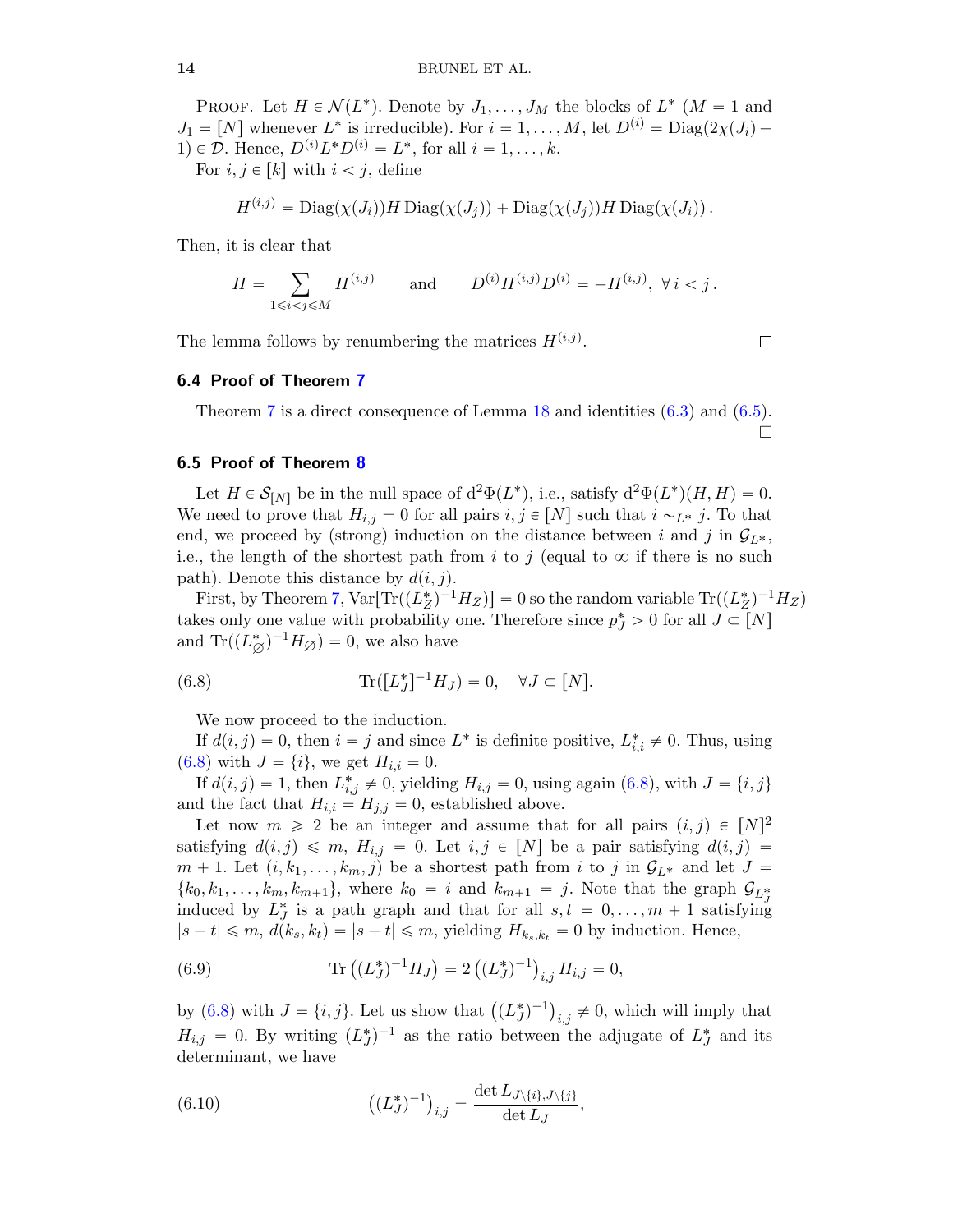where  $L_{J\setminus\{i\},J\setminus\{j\}}$  is the submatrix of  $L_J$  obtained by deleting the *i*-th line and j-th column. The determinant of this matrix can be expanded as

<span id="page-14-0"></span>(6.11) 
$$
\det L_{J\setminus\{i\},J\setminus\{j\}} = \sum_{\sigma\in\mathcal{M}_{i,j}} \varepsilon(\sigma) L_{i,\sigma(i)}^* L_{k_1,\sigma(k_1)}^* \dots L_{k_m,\sigma(k_m)}^*,
$$

where  $\mathcal{M}_{i,j}$  stands for the collection of all one-to-one maps from  $J\setminus\{j\}$  to  $J\setminus\{i\}$ and, for any such map  $\sigma$ ,  $\varepsilon(\sigma) \in \{-1, 1\}$ . There is only one term in [\(6.11\)](#page-14-0) that is nonzero: Let  $\sigma \in \mathcal{M}_{i,j}$  for which the product in  $(6.11)$  is nonzero. Recall that the graph induced by  $L_j^*$  is a path graph. Since  $\sigma(i) \in J \setminus \{i\}, L_{i, \sigma(i)}^* = 0$ unless  $\sigma(i) = k_1$ . Then,  $L^*_{k_1, \sigma(k_1)}$  is nonzero unless  $\sigma(k_1) = k_1$  or  $k_2$ . Since we already have  $\sigma(i) = k_1$  and  $\sigma$  is one-to-one,  $\sigma(k_1) = k_2$ . By induction, we show that  $\sigma(k_s) = k_{s+1}$ , for  $s = 1, ..., m-1$  and  $\sigma(k_m) = j$ . As a consequence, det  $L^*_{\mathcal{J}\setminus\{i\},\mathcal{J}\setminus\{j\}} \neq 0$  and, by [\(6.9\)](#page-13-1) and [\(6.10\)](#page-13-2),  $H_{i,j} = 0$ , which we wanted to prove.

Hence, by induction, we have shown that if  $d^2\Phi(L^*)(H, H) = 0$ , then for any pair  $i, j \in [N]$  such that  $d(i, j)$  is finite, i.e., with  $i \sim_{L^*} j$ ,  $H_{i,j} = 0$ .

Let us now prove the converse statement: Let  $H \in \mathcal{S}_{[N]}$  satisfy  $H_{i,j} = 0$ , for all  $i, j$  with  $i \sim_{L^*} j$ . First, using Lemma [19](#page-12-0) with its notation, for any  $J \subset [N]$  and  $j = 1, \ldots, k$ ,

$$
D_J^{(j)}(L_J^*)^{-1}D_J^{(j)} = \left(D_J^{(j)}L_J^*D_J^{(j)}\right)^{-1} = (L_J^*)^{-1}
$$

and

<span id="page-14-1"></span>
$$
D_J^{(j)} H_J^{(j)} D_J^{(j)} = -H_J^{(j)}.
$$

Hence,

$$
\mathrm{Tr}\left((L_J^*)^{-1}H_J^{(j)}\right)=\mathrm{Tr}\left(D^{(j)}(L_J^*)^{-1}D^{(j)}H_J^{(j)}\right)=-\mathrm{Tr}\left((L_J^*)^{-1}H_J^{(j)}\right)=0\,.
$$

Summing over  $j = 1, \ldots, k$  yields

(6.12) 
$$
\text{Tr}\left((L_J^*)^{-1}H_J\right) = 0.
$$

In a similar fashion,

(6.13) 
$$
\text{Tr}\left((I+L)^{-1}H\right) = 0.
$$

Hence, using  $(6.5)$ ,

<span id="page-14-2"></span>
$$
d^{2}\Phi(L^{*})(H,H) = -\sum_{J \subset [N]} p_{J}^{*} \operatorname{Tr}^{2} \left( (L_{J}^{*})^{-1} H_{J} \right) + \operatorname{Tr}^{2} \left( (I + L^{*})^{-1} H \right) = 0,
$$

which ends the proof of the theorem.  $\Box$ 

#### 6.6 Proof of Proposition [9](#page-7-0)

Consider the matrix  $H \in \mathcal{S}_{[N]}$  with zeros everywhere but in positions  $(1, N)$ Consider the matrix  $H \in \mathcal{S}_{[N]}$  with zeros everywhere but in positions  $(1, N)$ <br>and  $(N, 1)$ , where its entries are 1. Note that  $\text{Tr}((L_J^*)^{-1}H_J)$  is zero for all  $J \subset [N]$ such that  $J \neq [N]$ . This is trivial if J does not contain both 1 and N, since  $H_J$ will be the zero matrix. If  $J$  contains both 1 and  $N$  but does not contain the whole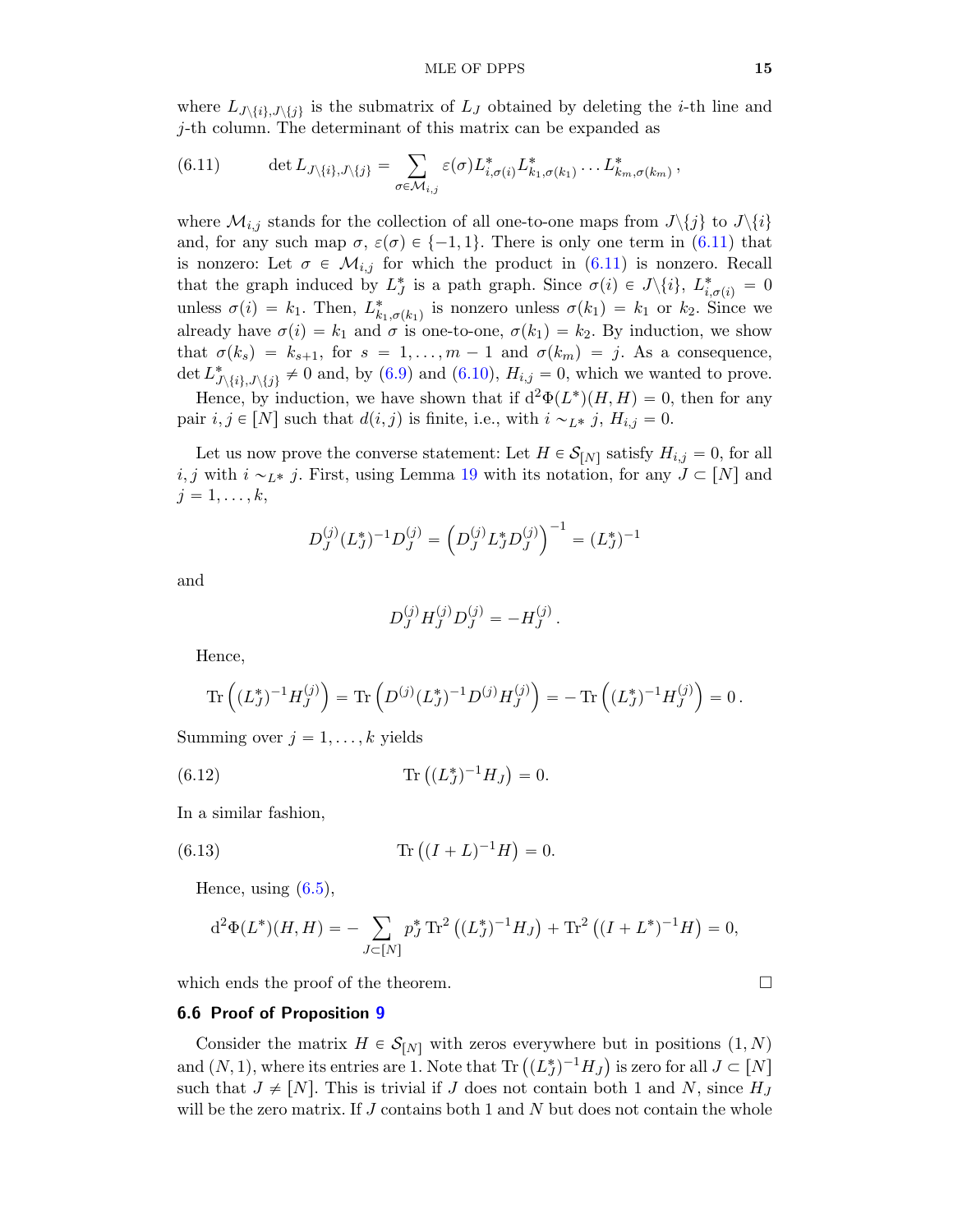#### 16 BRUNEL ET AL.

path that connects them in  $\mathcal{G}_{L^*}$ , i.e., if J does not contain the whole space  $[N]$ , then the subgraph  $\mathcal{G}_{L_T^*}$  has at least two connected components, one containing 1 and another containing N. Hence,  $L_J^*$  is block diagonal, with 1 and N being in and another containing N. Hence,  $L_J^*$  is block diagonal, with 1 and N being in different blocks. Therefore, so is  $(L_J^*)^{-1}$  and Tr  $((L_J^*)^{-1}H_J) = 2((L_J^*)^{-1})_{1,N} = 0$ .

Now, let  $J = [N]$ . Then,

$$
\begin{aligned} \text{Tr}\left((L_J^*)^{-1}H_J\right) &= 2\left((L^*)^{-1}\right)_{1,N} \\ &= 2(-1)^{N+1} \frac{\det(L_{[N]\setminus\{1\},[N]\setminus\{N\}}^*)}{\det L^*} \\ &= 2(-1)^{N+1} \frac{b^{N-1}}{\det L^*}. \end{aligned}
$$
\n(6.14)

<span id="page-15-0"></span>Write det  $L^* = u_N$  and observe that

$$
u_k = au_{k-1} + b^2 u_{k-2}, \quad \forall k \ge 2
$$

and  $u_1 = a, u_2 = a^2 - b^2$ . Since  $a^2 > 4b^2$ , there exists  $\mu > 0$  such that

(6.15) 
$$
u_k \ge \mu \left(\frac{a + \sqrt{a^2 - 4b^2}}{2}\right)^k, \quad \forall k \ge 1.
$$

Hence, [\(6.14\)](#page-15-0) yields

<span id="page-15-1"></span>
$$
|\text{Tr}((L_J^*)^{-1}H_J)| \leq \frac{2}{\mu |b|} \left( \frac{2|b|}{a + \sqrt{a^2 - 4b^2}} \right)^N,
$$

which proves the second part of Proposition  $9$ , since  $a +$ ?  $a^2 - 4b^2 > a > 2|b|.$ 

Finally note that  $(6.15)$  implies that all the principal minors of  $L^*$  are positive so that  $L \in \mathcal{S}_{[N]}^{++}$ .

# 6.7 Proof of Theorem [10](#page-7-1)

Let  $H \in \mathcal{N}(L^*)$ . By Lemma [18,](#page-12-1) the third derivative of  $\Phi$  at  $L^*$  is given by

$$
d^{3}\Phi(L^{*})(H, H, H) = 2 \sum_{J \subset [N]} p_{J}^{*} \operatorname{Tr} \left( ((L_{J}^{*})^{-1} H_{J})^{3} \right) - 2 \operatorname{Tr} \left( ((I + L^{*})^{-1} H)^{3} \right).
$$

Together with [\(6.6\)](#page-12-2), it yields

$$
d^{3}\Phi(L^{*})(H, H, H) = -\frac{2}{3} \Big( \sum_{J \subset [N]} p_{J}(L)a_{J,1}^{3} - a_{1}^{3} \Big) + \frac{4}{3} \Big( \sum_{J \subset [N]} p_{J}(L)a_{J,2} - a_{2} \Big) + \frac{2}{3} \Big( \sum_{J \subset [N]} p_{J}(L)a_{J,1}a_{J,2} - a_{1}a_{2} \Big).
$$

Each of the three terms on the right hand side of the above display vanish because of [\(6.12\)](#page-14-1),  $H \in \mathcal{N}(L^*)$  and [\(6.13\)](#page-14-2) respectively. This concludes the proof of (i).

Next, the fourth derivative of  $\Phi$  at  $L^*$  is given by

$$
d^{4}\Phi(L^{*})(H, H, H, H) = -6 \sum_{J \subset [N]} p_{J}^{*} \operatorname{Tr} \left( ((L_{J}^{*})^{-1} H_{J})^{4} \right) + 6 \operatorname{Tr} \left( ((I + L^{*})^{-1} H)^{4} \right).
$$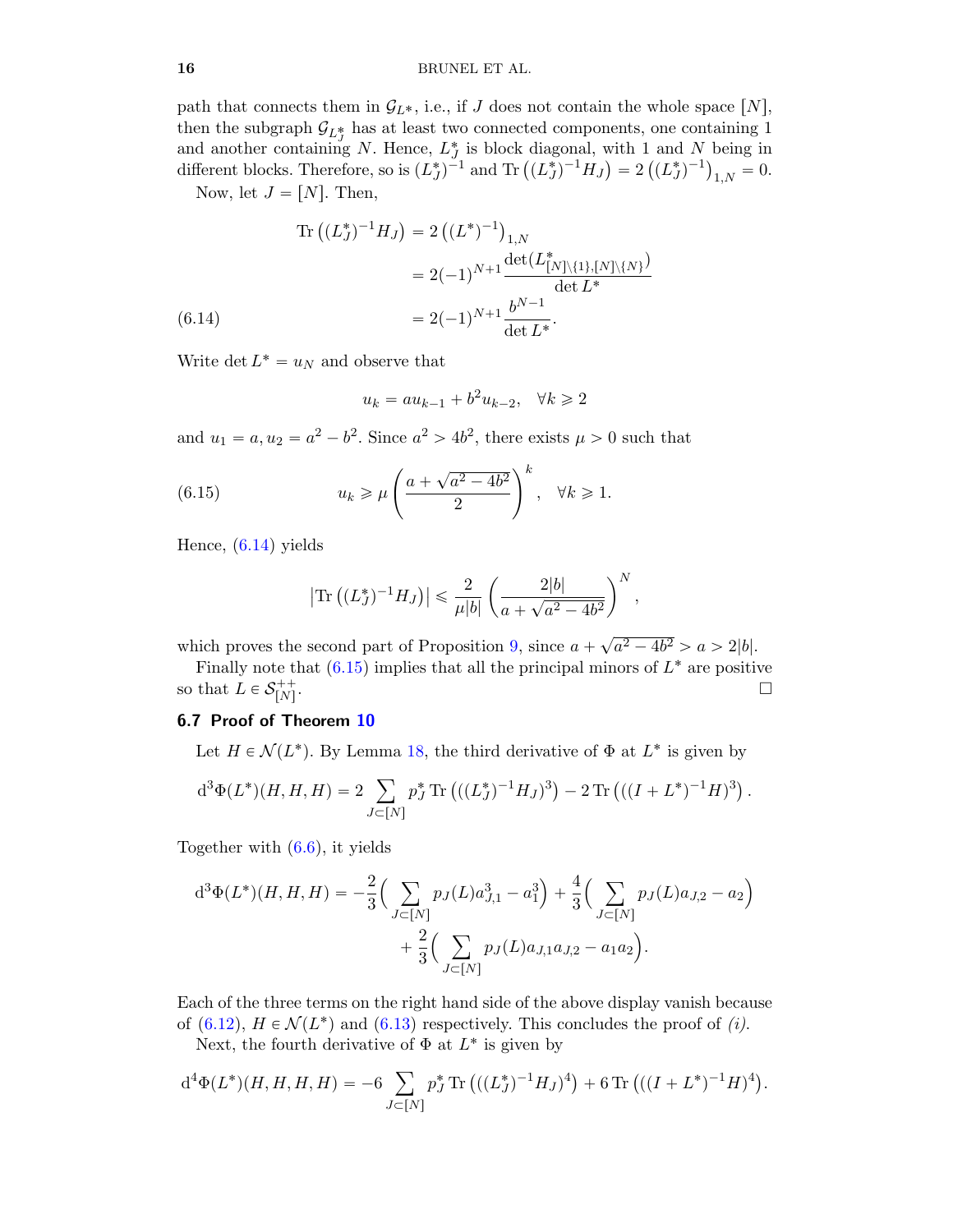Using [\(6.7\)](#page-12-3) together with [\(6.12\)](#page-14-1), [\(6.13\)](#page-14-2) and  $d^3\Phi(L^*)(H, H, H) = 0$ , it yields

$$
d^{4}\Phi(L^{*})(H, H, H, H) = -\frac{2}{3} \Big( \sum_{J \subset [N]} p_{J}^{*} \operatorname{Tr}^{2} \left( (L_{J}^{*})^{-1} H_{J})^{2} \right) - \operatorname{Tr}^{2} \left( ((I + L^{*})^{-1} H)^{2} \right) \Big).
$$

Since  $H \in \mathcal{N}(L^*)$ , meaning  $d^2\Phi(L^*)(H, H) = 0$ , we also have

Tr 
$$
((I + L^*)^{-1}H)^2
$$
 =  $\sum_{J \subset [N]} p_J^* \text{Tr} ((L_J^*)^{-1}H_J)^2$ .

Hence, we can rewrite  $d^4\Phi(L^*)(H, H, H, H)$  as

$$
\mathrm{d}^4\Phi(L^*)(H,H,H,H)=-\frac{2}{3}\big(\mathbb{E}\left[\text{Tr}^2\left((L_Z^*)^{-1}H_Z)^2\right)\right]-\mathbb{E}\left[\text{Tr}\left((L_Z^*)^{-1}H_Z)^2\right)\right]^2\big)\,.
$$

This concludes the proof of *(ii)*.

To prove *(iii)*, note first that if  $H = 0$  then trivially  $d^4\Phi(L^*)(H, H, H, H) = 0$ . Assume now that  $d^4\Phi(L^*)(H, H, H, H) = 0$ , which, in view of *(ii)* is equivalent to  $\text{Var}[\text{Tr}(((L_Z^*)^{-1}H_Z)^2)] = 0$ . Since  $\text{Tr}(((L_{\varnothing}^*)^{-1}H_{\varnothing})^2) = 0$ , and  $p_J^* > 0$  for all  $J \subset [N]$ , it yields

<span id="page-16-0"></span>(6.16) 
$$
\text{Tr}(((L_J^*)^{-1}H_J)^2) = 0 \quad \forall J \subset [N].
$$

Fix  $i, j \in [N]$ . If i and j are in one and the same block of  $L^*$ , we know by Theorem [8](#page-6-0) that  $H_{i,j} = 0$ . On the other hand, suppose that i and j are in different blocks of  $L^*$  and let  $J = \{i, j\}$ . Denote by  $h = H_{i,j} = H_{j,i}$ . Since  $L_J^*$  is a  $2 \times 2$ diagonal matrix with nonzero diagonal entries and  $H_{i,i} = H_{j,j} = 0$ , [\(6.16\)](#page-16-0) readily yields  $h = 0$ . Hence,  $H = 0$ , which completes the proof of *(iii)*.

# 6.8 Proof of Theorem [11](#page-8-0)

Denote by  $\Phi = \Phi_{L^*}$  and  $K^* = L^*(I + L^*)^{-1}$ . Let L be the kernel of a partial decoupling of Z according to a partition  $P$  of  $[N]$ . By definition, the correlation kernel  $K = L(I + L)^{-1}$  is block diagonal, with blocks  $K_J = D_J K_J^* D_J, J \in \mathcal{P}$ , for some matrix  $D \in \mathcal{D}$ . Without loss of generality, assume that  $D = I$ . Since  $L =$  $K(I - K)^{-1}$ , L is also block diagonal, with blocks  $L_J = K_J^*(I_J - K_J^*)^{-1}$ ,  $J \in \mathcal{P}$ . To see that L is a critical point of  $\Phi$ , note that the first derivative of  $\Phi$  can be written in matrix form as

<span id="page-16-1"></span>(6.17) 
$$
\mathrm{d}\Phi(L) = \sum_{J' \subset [N]} p_{J'}^* L_{J'}^{-1} - (I + L)^{-1},
$$

where  $L_{J'}^{-1}$  stands for the  $N \times N$  matrix with the inverse of  $L_{J'}$  on block  $J'$  and zeros everywhere else. Note that since  $L$  is block diagonal, so are each of the terms of the right-hand side of [\(6.17\)](#page-16-1), with the same blocks. Hence, it is enough to prove that for all  $J \in \mathcal{P}$ , the block  $J$  of  $d\Phi(L)$  (i.e.,  $(d\Phi(L))_J$ ) is zero. Using elementary block matrix operations, for all  $J \subset [N]$ , the block  $\tilde{J}$  of  $L_{J'}^{-1}$  is given by  $L_{J \cap J'}^{-1}$ , using the same abuse of notation as before. Hence, the block  $J$  of  $d\Phi(L)$ is given by

$$
(\mathrm{d}\Phi(L))_J = \sum_{J' \subset [N]} p_{J'}^* L_{J' \cap J}^{-1} - (I_J + L_J)^{-1},
$$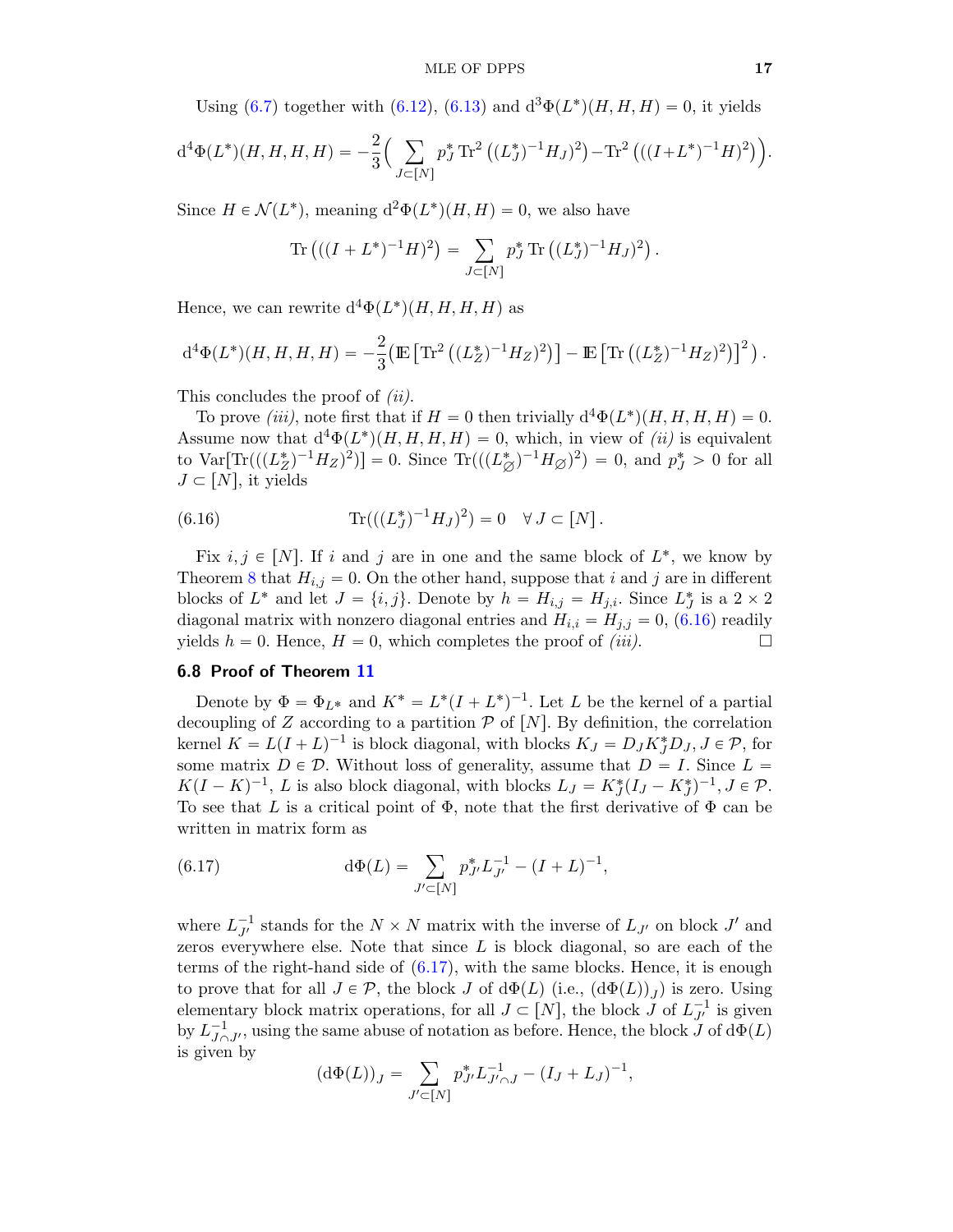which can also be written as

<span id="page-17-1"></span>(6.18) 
$$
(\mathrm{d}\Phi(L))_J = \sum_{J' \subset J} \tilde{p}_{J'}^* L_{J'}^{-1} - (I_J + L_J)^{-1},
$$

where

<span id="page-17-0"></span>(6.19) 
$$
\tilde{p}_{J'}^* = \sum_{J'' \subset \bar{J}} p_{J' \cup J''}^* = \sum_{J'' \subset \bar{J}} \mathbb{P} \left[ Z = J' \cup J'' \right] = \mathbb{P} \left[ Z \cap J = J' \right].
$$

Recall that  $Z \cap J$  is a DPP on J with correlation kernel  $K_J^*$ . Hence, its kernel is  $L_J$  and  $(6.19)$  yields

$$
\tilde{p}_{J'}^* = p_{J'}(L_J).
$$

Together with [\(6.18\)](#page-17-1), it yields

$$
(\mathrm{d}\Phi(L))_J = \mathrm{d}\Phi_{L_J}(L_J),
$$

which is zero by Theorem [7.](#page-6-2) This proves that L is a critical point of  $\Phi$ .

Next, we prove that if  $L$  is the kernel of a strict partial decoupling of  $Z$ , then it is a saddle point of  $\Phi$ . To that end, we exhibit two matrices  $H, H' \in \mathcal{S}_{[N]}$  such that  $d^2\Phi(L)(H, H) > 0$  and a  $d^2\Phi(L)(H', H') < 0$ .

Consider a strict partial decoupling of  $Z$  according to a partition  $\mathcal{P}$ . Let  $L$  and K be its kernel and correlation kernel, respectively. In particular, there exists  $J \in \mathcal{P}, i \in J$  and  $j \in \overline{J}$  such that  $K_{i,j}^* \neq 0$ . Consider the matrix H with zeros everywhere but in positions  $(i, j)$  and  $(j, i)$ , where its entries are 1. By simple matrix algebra,

<span id="page-17-2"></span>
$$
d^{2}\Phi(L)(H, H)
$$
  
=  $-\sum_{J'\subset[N]} p_{J'}^{*} \operatorname{Tr}\left((L_{J'}^{-1}H_{J'})^{2}\right) + \operatorname{Tr}\left(((I+L)^{-1}H)^{2}\right)$   
(6.20)

$$
= -2 \sum_{J' \subset [N]} p_{J'}^* \left( L_{J' \cap J}^{-1} \right)_{i,i} \left( L_{J' \cap \bar{J}}^{-1} \right)_{j,j} + 2 \left( (I + L)^{-1} \right)_{i,i} \left( (I + L)^{-1} \right)_{j,j},
$$

where we recall that for all  $J' \subset [N]$  and  $k \in [N]$ ,  $(L_{J'}^{-1})_{k,k}$  is set to zero if  $k \notin J'$ .

here we recall that for all  $J' \subset [N]$  and  $k \in [N]$ ,  $(L_{J'}^{-1})_{k,k}$  is set to zero if  $k \notin I$ .<br>Denote by  $Y_i = (L_{Z \cap J}^{-1})_{i,i}$  and  $Y_j = (L_{Z \cap J}^{-1})_{j,j}$ . Note that  $\mathbb{E}[Y_i] = ((I + L)^{-1})$  $i,i$ <sup> $\cdot$ </sup> Indeed,

$$
\mathbb{E}[Y_i] = \sum_{J' \subset [N]} p_{J'}^* (L_{J' \cap J}^{-1})_{i,i} = \sum_{J' \subset J} \sum_{J'' \subset \bar{J}} p_{J' \cup J''}^* (L_{J'}^{-1})_{i,i}
$$
  
= 
$$
\sum_{J' \subset J} \mathbb{P}[Z \cap J = J'] (L_{J'}^{-1})_{i,i} = \sum_{J' \subset J} p_{J'} (L_J) (L_{J'}^{-1})_{i,i}
$$
  
= 
$$
(I_J + L_J)_{i,i}^{-1} = (I + L)_{i,i}^{-1}.
$$

Here, the third equality follows from the fact that  $L_J$  is the kernel of the DPP  $Z \cap J$ , the fourth equality follows from  $(6.4)$  and the last equality comes from the block diagonal structure of  $L$ . It can be checked using the same argument that block diagonal structure of L. It can be checked using<br>  $\mathbb{E}[Y_j] = ((I + L)^{-1})_{j,j}$ . Together with [\(6.20\)](#page-17-2), it yields

<span id="page-17-3"></span>(6.21) 
$$
d^{2}\Phi(L)(H,H) = -2\mathbb{E}[Y_{i}Y_{j}] + 2\mathbb{E}[Y_{i}]\mathbb{E}[Y_{j}].
$$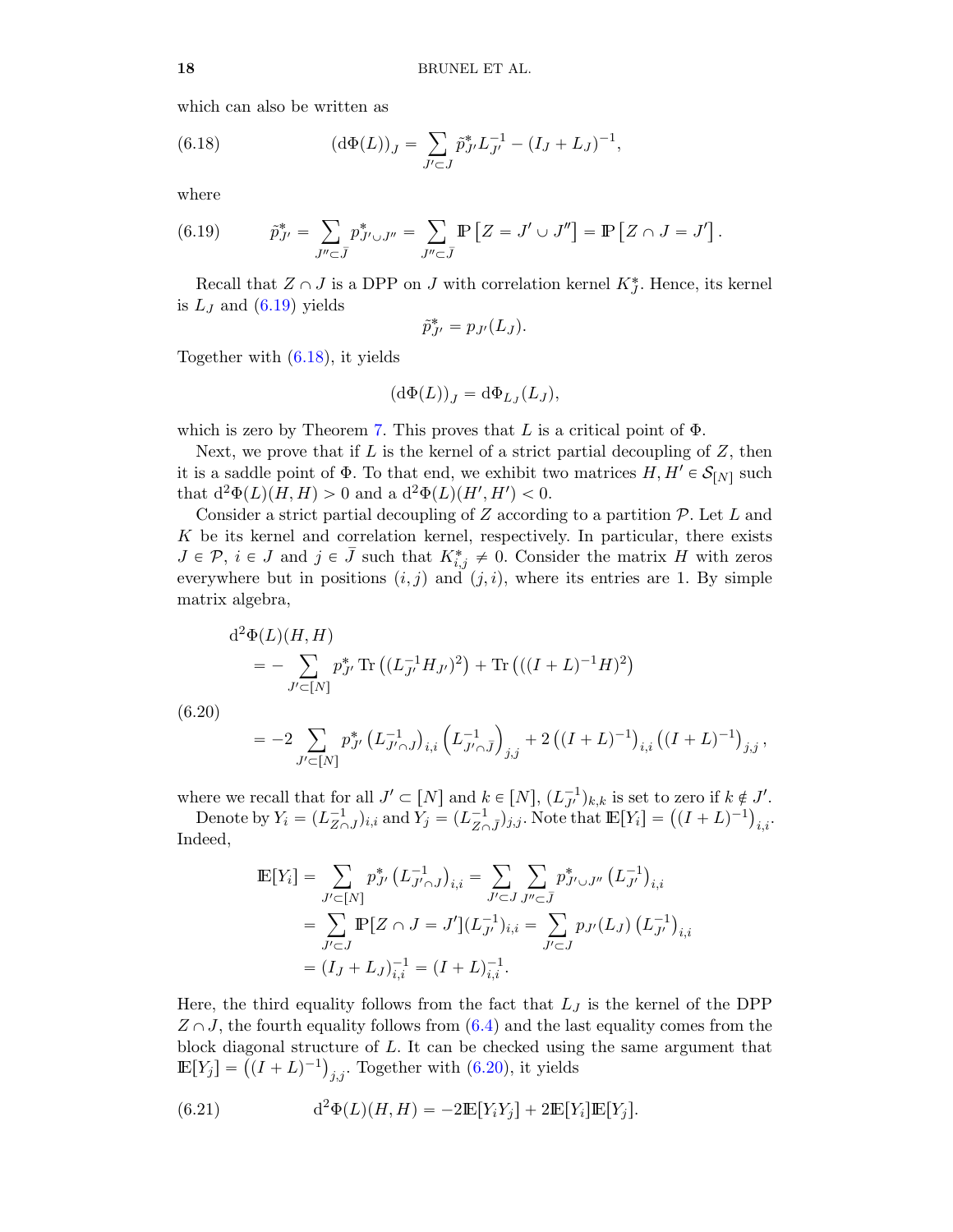Next, recall that  $(X_1, \ldots, X_N) = \chi(Z)$  denotes the characteristic vector of Z and observe that  $Y_i Y_j = 0$  whenever  $X_j = 0$  or  $X_j = 0$  so that  $Y_i Y_j = Y_i Y_j X_i X_j$ . Hence,

$$
\mathbb{E}[Y_i Y_j] = \mathbb{E}[Y_i Y_j | X_i = 1, X_j = 1] \mathbb{P}[X_i = 1, X_j = 1].
$$

Since  $L \in \mathcal{S}_{[N]}^{++}$ , we have  $\mathbb{E}[Y_iY_j] > 0$ , yielding  $\mathbb{E}[Y_iY_j | X_i = 1, X_j = 1] > 0$  by the previous equality. Moreover,

$$
\mathbb{P}[X_i = 1, X_j = 1] = K_{i,i}^* K_{j,j}^* - (K_{i,j}^*)^2 < K_{i,i}^* K_{j,j}^* = \mathbb{P}[X_i = 1] \mathbb{P}[X_j = 1],
$$

where the inequality follows from the assumption  $K^*_{i,j} \neq 0$ . Hence,

<span id="page-18-2"></span>(6.22) 
$$
\mathbb{E}[Y_i Y_j] < \mathbb{E}[Y_i Y_j | X_i = 1, X_j = 1] \mathbb{P}[X_i = 1] \mathbb{P}[X_j = 1].
$$

We now use conditional negative association. To that end, we check that  $Y_i =$  $f_i(\chi(Z \cap J))$  and  $Y_j = f_j(\chi(Z \cap \overline{J}))$ , for some non decreasing functions  $f_i$  and  $f_j$ . For any  $J' \subset J$ , define  $f_i(J') = (L_{J'}^{-1})_{i,i}$ . It is sufficient to check that

<span id="page-18-0"></span>(6.23) 
$$
(L_{J'}^{-1})_{i,i} \leq (L_{J' \cup \{k\}}^{-1})_{i,i}, \quad \forall k \in J \setminus J'
$$

First, note that [\(6.23\)](#page-18-0) is true if  $i \notin J'$ , since in this case,  $(L_{J'}^{-1})_{i,i} = 0$  and  $(L_{J'_{1}}^{-1}%$  $J_{J' \cup \{k\}}^{-1}$ ,  $j_{i,i} \geq 0$ . Assume now that  $i \in J'$  and consider the matrix  $L_{J' \cup \{k\}}$ , of which  $L_{J'}$  is a submatrix. Using the Schur complement, we get that

(6.24) 
$$
\left(L_{J' \cup \{k\}}^{-1}\right)_{J'} = \left(L_{J'} - \frac{1}{L_{k,k}}AA^{\top}\right)^{-1},
$$

where  $A = L_{J',\{k\}}$ . Since  $L_{k,k} > 0$  and  $AA^{\top}$  is positive semidefinite, then

<span id="page-18-1"></span>
$$
L_{J'} - \frac{1}{L_{k,k}} A A^{\top} \le L_{J'},
$$

where  $\leq$  denotes the Löwner order on  $\mathcal{S}_{[N]}^+$ . Moreover, it follows from the Löwner-Heinz theorem that if  $A \leq B$ , then  $B^{-1} \leq A^{-1}$  for any nonsingular  $A, B \in \mathcal{S}_{[N]}$ . Therefore,

$$
L_{J'}^{-1} \le (L_{J'} - \frac{1}{L_{k,k}} A A^{\top})^{-1}.
$$

In particular, the above display yields, together with  $(6.24)$ ,

$$
\left(L_{J'}^{-1}\right)_{i,i} \leq \left(\left(L_{J'} - \frac{1}{L_{k,k}} AA^{\top}\right)^{-1}\right)_{i,i} = \left(L_{J' \cup \{k\}}^{-1}\right)_{(i,i)}.
$$

This completes the proof of  $(6.23)$  and monotonicity of  $f_j$  follows from the same arguments.

We are now in a position to use the conditional negative association property from Lemma [2.](#page-3-1) Together with [\(6.22\)](#page-18-2), it yields (6.25)

<span id="page-18-3"></span>
$$
\mathbb{E}[Y_i Y_j] < \mathbb{E}[Y_i | X_i = 1, X_j = 1] \mathbb{E}[Y_2 | X_i = 1, X_j = 1] \mathbb{P}[X_i = 1] \mathbb{P}[X_j = 1].
$$

Next, note that

$$
\mathbb{E}[Y_i|X_i=1, X_j=1] \leq \mathbb{E}[Y_i|X_i=1],
$$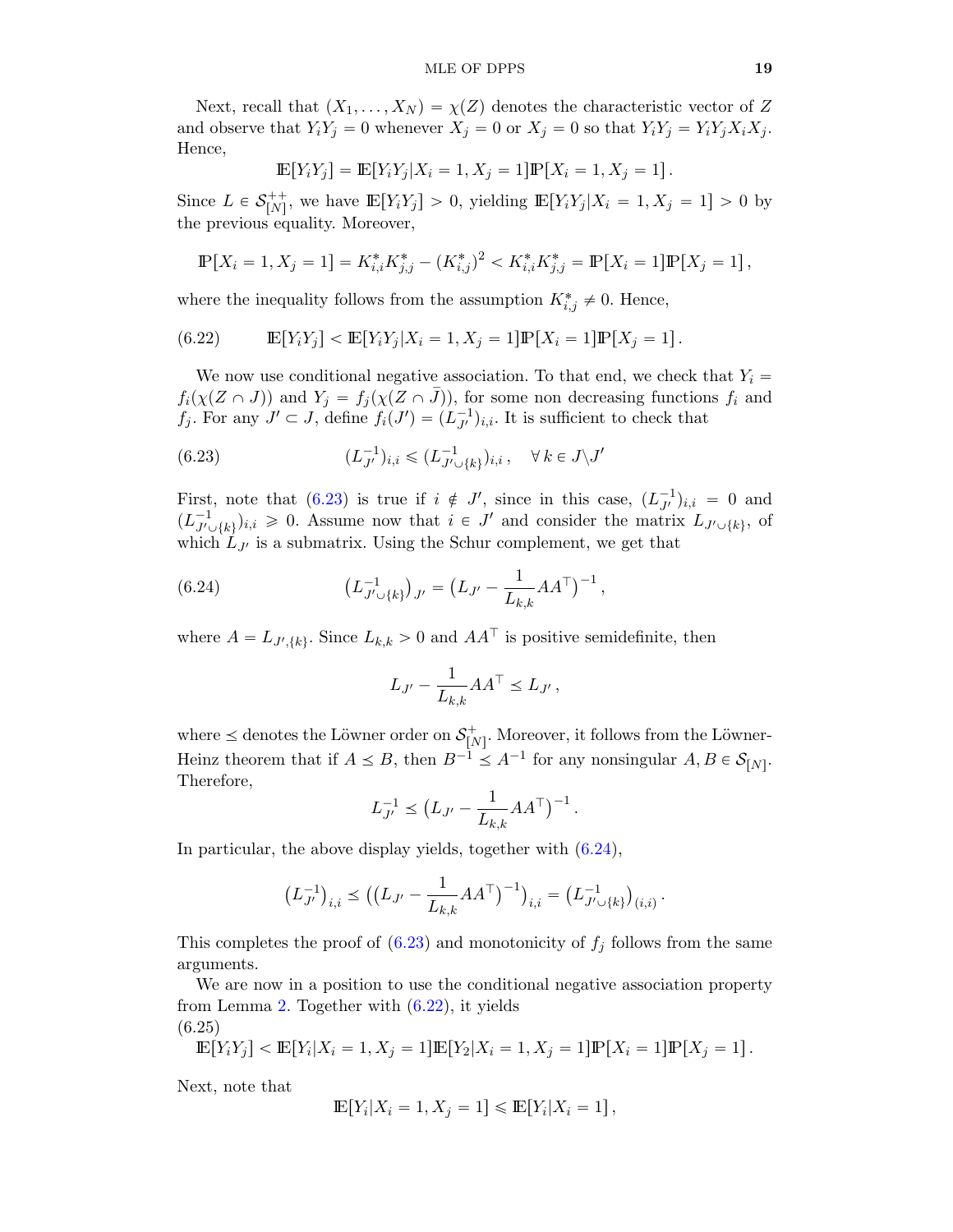and

$$
\mathbb{E}[Y_j|X_i=1,X_j=1] \leq \mathbb{E}[Y_j|X_j=1].
$$

These inequalities are also a consequence of the conditional negative association property. Indeed, using Bayes formula and the fact that  $j \notin J$  respectively, we get

$$
\mathbb{E}[Y_i|X_i = 1, X_j = 1] = \frac{\mathbb{E}[Y_i X_j | X_i = 1]}{\mathbb{E}[X_j | X_i = 1]} \le \frac{\mathbb{E}[Y_i | X_i = 1] \mathbb{E}[X_j | X_i = 1]}{\mathbb{E}[X_j | X_i = 1]} = \mathbb{E}[Y_i | X_i = 1].
$$

The second inequality follows from the same argument and the fact that  $i \notin \overline{J}$ . Finally, [\(6.25\)](#page-18-3) becomes

$$
\mathbb{E}[Y_i Y_j] < \mathbb{E}[Y_i] \mathbb{E}[Y_j]
$$

and hence,  $(6.21)$  yields that  $d^2\Phi(L)(H, H) > 0$ .

We now exhibit H' such that  $d^2\Phi(L)(H, H) < 0$ . To that end, let H' be the matrix with zeros everywhere but in position  $(1, 1)$ , where  $H'_{1,1} = 1$ . Let J be the element of  $P$  that contains 1. By simple matrix algebra,

$$
d^{2}\Phi(L)(H', H') = -\sum_{J' \subset [N]} p_{J'}^{*} (L_{J'}^{-1})_{1,1}^{2} + ((I + L)^{-1})_{i,i}^{2}
$$
  

$$
= -\sum_{J' \subset J} \sum_{J'' \subset \bar{J}} p_{J' \cup J''}^{*} (L_{J'}^{-1})_{1,1}^{2} + ((I + L)^{-1})_{i,i}^{2}
$$
  

$$
= -\sum_{J' \subset J} \left( \sum_{J'' \subset \bar{J}} p_{J' \cup J''}^{*} \right) (L_{J'}^{-1})_{1,1}^{2} + ((I_{J} + L_{J})^{-1})_{i,i}^{2}
$$
  

$$
= -\sum_{J'' \subset J} p_{J'} (L_{J}) (L_{J'}^{-1})_{1,1}^{2} + ((I + L)^{-1})_{i,i}^{2}
$$
  
(6.26) 
$$
= d^{2} \Phi_{L_{J}}(H'_{J}, H'_{J}).
$$

<span id="page-19-0"></span>By Theorem [7,](#page-6-2)  $d^2\Phi_{LJ}(H'_J, H'_J) \leq 0$ . In addition, by Theorem [8,](#page-6-0)  $d^2\Phi_{LJ}(H'_J, H'_J) \neq 0$ 0 since  $H'_J$  has at least one nonzero diagonal entry. Hence,  $d^2\Phi_{L_J}(H'_J,H'_J) < 0$ and it follows from  $(6.26)$  that  $d^2\Phi(L)(H', H') < 0$ , which completes the proof of Theorem [11.](#page-8-0)  $\Box$ 

#### 6.9 Proof of Proposition [13](#page-8-3)

Let L be a critical point of  $\Phi$  and  $K = L(I + L)^{-1}$ . Then, for all  $N \times N$ matrices  $H$ ,

$$
d\Phi(L)(H) = \sum_{J \subset [N]} p_J^* \text{Tr}\left(L_J^{-1} H_J\right) - \text{Tr}\left((I + L)^{-1} H\right) = 0.
$$

Fix  $t_1, \ldots, t_N \in \mathbb{R}$  and define  $T = \text{Diag}(t_1, \ldots, t_N)$ ,  $H = LT$ . Then, since T is diagonal,  $H_J = L_J T_J$ , for all  $J \subset [N]$ . Using the above equation and the fact that L and  $(I + L)^{-1}$  commute, we have

<span id="page-19-1"></span>(6.27) 
$$
\sum_{J \subset [N]} p_J^* \sum_{j \in J} t_j = \text{Tr}(KT) = \sum_{j=1}^N K_{j,j} t_j.
$$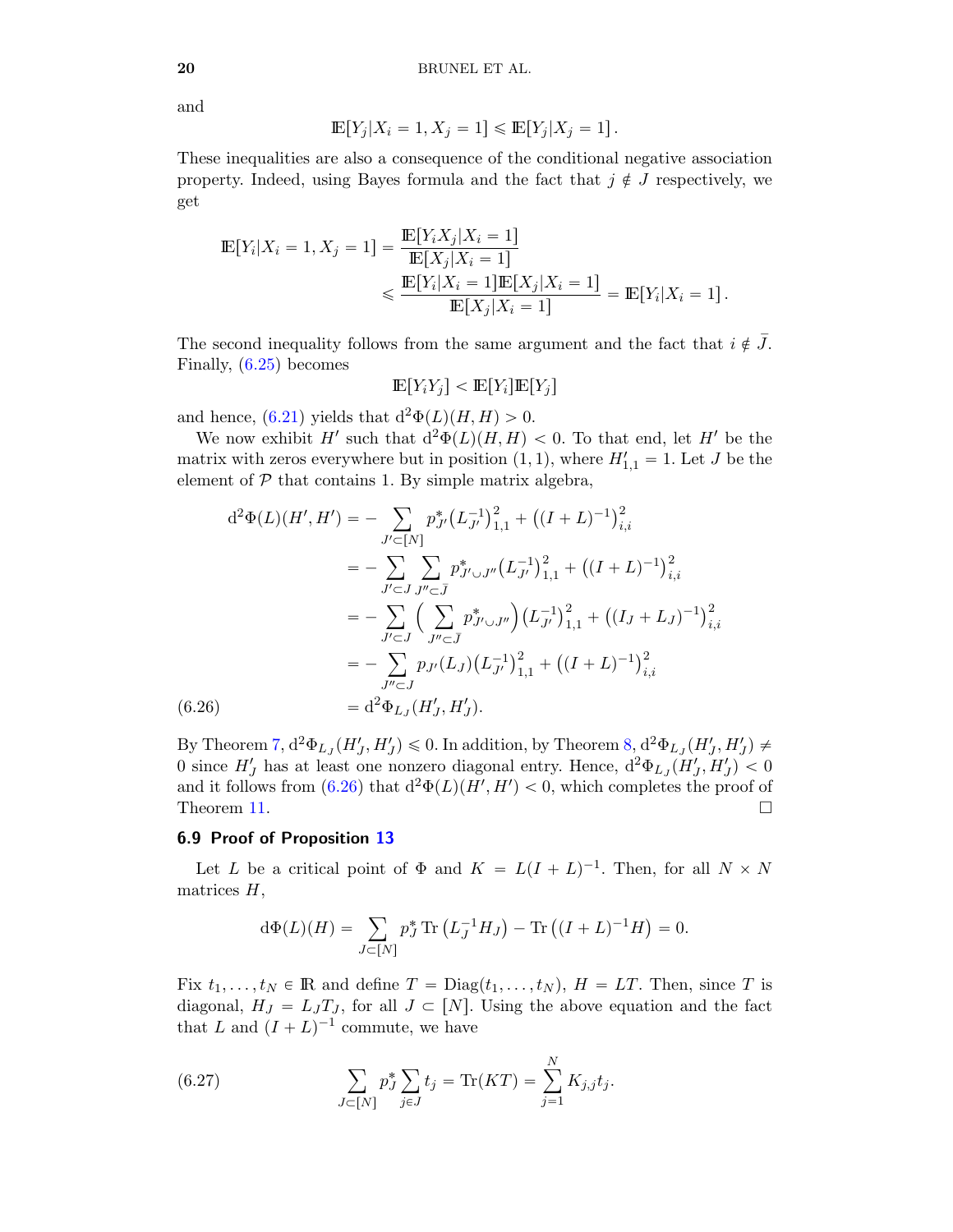Since [\(6.27\)](#page-19-1) holds for any  $t_1, \ldots, t_N \in \mathbb{R}$ , we conclude that

$$
K_{j,j}=\sum_{J\subset [N]: J\ni j} p_J^* = K_{j,j}^*,
$$

for all  $j \in [N]$ , which ends the proof.

## 6.10 Proof of Theorem [14](#page-9-0)

Our proof is based on Theorem 5.14 in  $\lceil \text{vdV98} \rceil$ . We need to prove that there exists a compact subset E of  $S_{[N]}^{++}$  such that  $\hat{L} \in E$  eventually almost surely. Fix  $\alpha, \beta \in (0, 1)$  to be chosen later such that  $\alpha < \beta$  and define the compact set of  $\mathcal{S}_{[N]}^{++}$  as **(A)** 

$$
E_{\alpha,\beta} = \left\{ L \in \mathcal{S}_{[N]}^{++} : K = L(I+L)^{-1} \in \mathcal{S}_{[N]}^{[\alpha,\beta]} \right\}.
$$

Let  $\delta = \min_{J \subset [N]} p_J^*$ . Since  $L^*$  is definite positive,  $\delta > 0$ . Define the event A by č  $\mathbf{r}$  $\mathbf{r}$ 

<span id="page-20-0"></span>
$$
\mathcal{A} = \bigcap_{J \subset [N]} \left\{ p_J^* \leqslant 2\hat{p}_J \leqslant 3p_J^* \right\}.
$$

and observe that on A, we have  $3\Phi(L) \leq 2\hat{\Phi}(L) \leq \Phi(L)$  simultaneously for all  $L \in \mathcal{S}_{[N]}^{++}$ . In particular,

(6.28) 
$$
\Phi(\hat{L}) \geq 2\hat{\Phi}(\hat{L}) \geq 2\hat{\Phi}(L^*) \geq 3\Phi(L^*),
$$

where the second inequality follows from the definition of the MLE.

Using Hoeffding's inequality together with a union bound, we get

(6.29) 
$$
\mathbb{P}[\mathcal{A}] \geq 1 - 2^{N+1} e^{-\delta^2 n/2}.
$$

Observe that  $\Phi(L^*)$  < 0, so we can define  $\alpha < \exp(3\Phi(L^*)/\delta)$  and  $\beta > 1$  $\exp(3\Phi(L^*)/\delta)$  such that  $0 < \alpha < \beta < 1$ . Let  $L \in \mathcal{S}_{[N]}^{++}\backslash E_{\alpha,\beta}$  and  $K = L(I+L)^{-1}$ . Then, either (i) K has an eigenvalue that is less than  $\alpha$ , or (ii) K has an eigenvalue that is larger than  $\beta$ . Since all the eigenvalues of K lie in  $(0, 1)$ , we have that  $\det(K) \leq \alpha$  in case (i) and  $\det(I - K) \leq 1 - \theta$  in case (ii). Recall that

<span id="page-20-1"></span>
$$
\Phi(L) = \sum_{J \subset [N]} p_J^* \log |\det(K - I_{\bar{J}})|,
$$

and observe that each term in this sum is negative. Hence, by definition of  $\alpha$  and  $\beta$ ,

$$
\Phi(L) \leq \begin{cases} p_{[N]}^* \log \alpha \leq \delta \log \alpha < 3\Phi(L^*) \leq \Phi(\hat{L}) & \text{in case } (i) \\ p_{\emptyset}^* \log(1-\beta) \leq \delta \log(1-\beta) < 3\Phi(L^*) \leq \Phi(\hat{L}) & \text{in case } (ii) \end{cases}
$$

using [\(6.28\)](#page-20-0). Thus, on  $\mathcal{A}, \ \Phi(L) < \Phi(\hat{L})$  for all  $L \in \mathcal{S}_{[N]}^{++}\backslash E_{\alpha,\beta}$ . It yields that on this event,  $\hat{L} \in E_{\alpha,\beta}$ .

Now, let  $\varepsilon > 0$ . For all  $J \subset [N], p_J(\cdot)$  is a continuous function; hence, we can apply Theorem 5.14 in [\[vdV98\]](#page-24-5), with the compact set  $E_{\alpha,\beta}$ . This yields

$$
\mathbb{P}[\ell(\hat{L}, L^*) > \varepsilon] \le \mathbb{P}[\ell(\hat{L}, L^*) > \varepsilon, \hat{L} \in E_{\alpha, \beta}] + \mathbb{P}[\hat{L} \notin E_{\alpha, \beta}]
$$
  

$$
\le \mathbb{P}[\ell(\hat{L}, L^*) > \varepsilon, \hat{L} \in E_{\alpha, \beta}] + (1 - \mathbb{P}[\mathcal{A}]).
$$

Using Theorem 5.14 in  $\lceil \text{vdV98} \rceil$ , the first term goes to zero, and the second term goes to zero by  $(6.29)$ . This ends the proof of Theorem [14.](#page-9-0)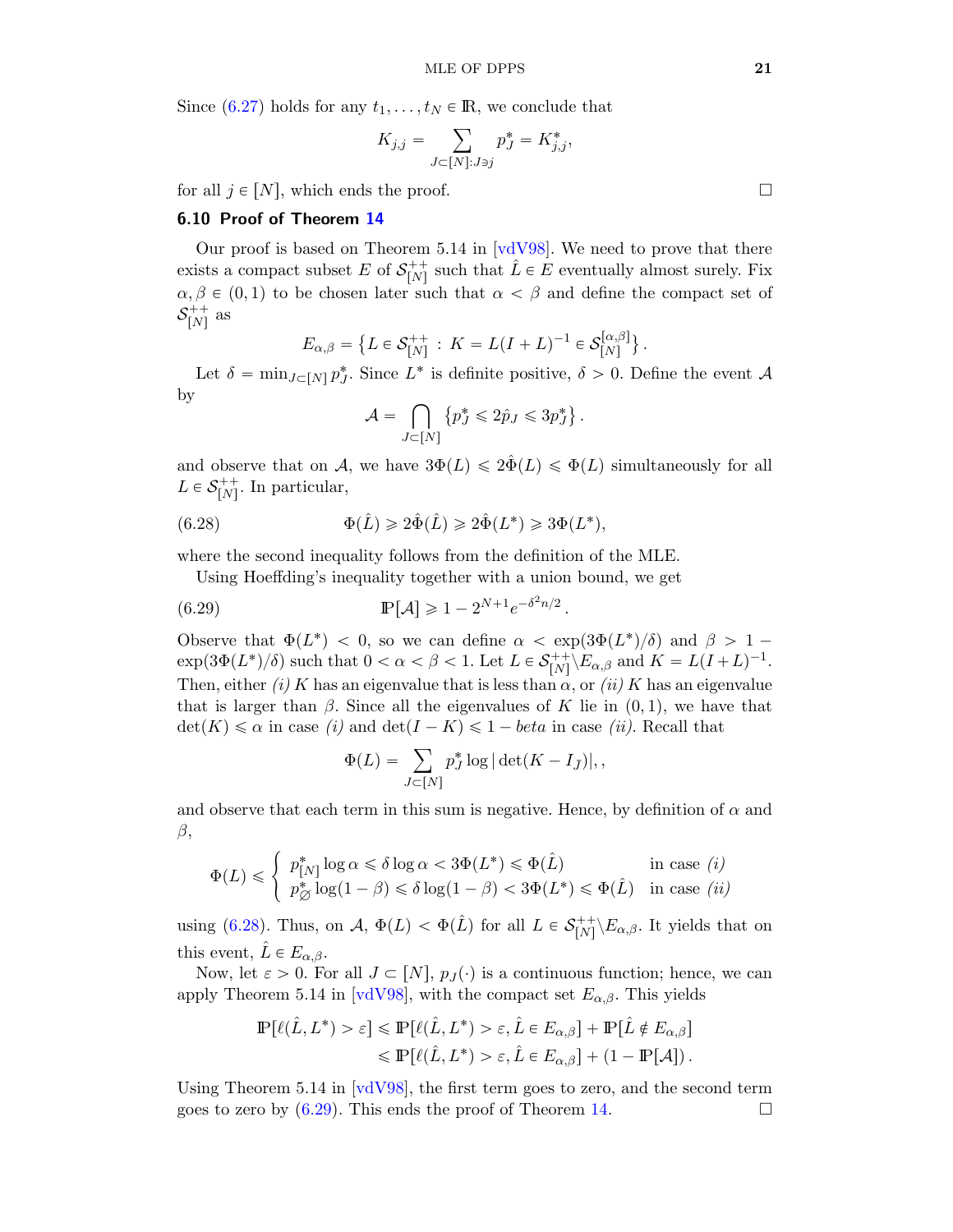#### 6.11 Proof of Theorem [16](#page-10-0)

The first statement of Theorem [16](#page-10-0) follows from Theorem 5.52 in  $\lceil \text{vdV98} \rceil$ , with  $\alpha = 4$  and  $\beta = 2$ . For the second statement, note that since the DPPs  $Z \cap J, J \in \mathcal{P}$ are independent, each  $\hat{L}_J, J \in \mathcal{P}$  is the maximum likelihood estimator of  $L_J^*$ . Since  $L_J^*$  is irreducible, the  $n^{1/2}$ -consistency of  $\hat{L}_J$  follows from Theorem [15.](#page-9-1)

# REFERENCES

- <span id="page-21-11"></span>[ABH16] E. Abbe, A. S. Bandeira, and G. Hall. Exact recovery in the stochastic block model. IEEE Transactions on Information Theory, 62(1):471–487, Jan 2016.
- <span id="page-21-3"></span>[AFAT14] R. H. Affandi, E. B. Fox, R. P. Adams, and B. Taskar. Learning the parameters of determinantal point process kernels. In Proceedings of the 31th International Conference on Machine Learning, ICML 2014, Beijing, China, 21-26 June 2014, pages 1224–1232, 2014.
- <span id="page-21-12"></span>[AGMM15] S. Arora, R. Ge, T. Ma, and A. Moitra. Simple, efficient, and neural algorithms for sparse coding. In Proceedings of The 28th Conference on Learning Theory, COLT 2015, Paris, France, July 3-6, 2015, pages 113–149, 2015.
- <span id="page-21-9"></span>[Bar13] Y. Baraud. Estimation of the density of a determinantal process. Confluentes Math., 5(1):3–21, 2013.
- <span id="page-21-10"></span>[BBL09] J. Borcea, P. Brändén, and T. M. Liggett. Negative dependence and the geometry of polynomials. J. Amer. Math. Soc.,  $22(2):521-567$ , 2009.
- <span id="page-21-5"></span>[BC16] C. A. N. Biscio and J.-F. Coeurjolly. Standard and robust intensity parameter estimation for stationary determinantal point processes. Spat. Stat., 18(part A):24–39, 2016.
- <span id="page-21-6"></span>[BH16] R. Bardenet and A. Hardy. Monte Carlo with Determinantal Point Processes. working paper or preprint, May 2016.
- <span id="page-21-8"></span>[BL16] C. A. N. Biscio and F. Lavancier. Contrast estimation for parametric stationary determinantal point processes. Scandinavian Journal of Statistics, 2016.
- <span id="page-21-13"></span>[BMRU17] V.-E. Brunel, A. Moitra, P. Rigollet, and J. Urschel. Learning determinantal point processes with moments and cycles. ArXiv:1703.00539, 2017.
- <span id="page-21-0"></span>[BO00] A. Borodin and G. Olshanski. Distributions on partitions, point processes, and the hypergeometric kernel. Comm. Math. Phys., 211(2):335–358, 2000.
- <span id="page-21-2"></span>[Bor11] A. Borodin. Determinantal point processes. In The Oxford handbook of random matrix theory, pages 231–249. Oxford Univ. Press, Oxford, 2011.
- <span id="page-21-4"></span>[BQK`14] N. K. Batmanghelich, G. Quon, A. Kulesza, M. Kellis, P. Golland, and L. Bornn. Diversifying sparsity using variational determinantal point processes. CoRR, abs/1411.6307, 2014.
- <span id="page-21-1"></span>[BS03] A. Borodin and A. Soshnikov. Janossy densities. i. determinantal ensembles. Journal of Statistical Physics, 113(3):595–610, 2003.
- <span id="page-21-7"></span>[BTRA15] R. Bardenet and M. Titsias RC AUEB. Inference for determinantal point processes without spectral knowledge. In C. Cortes, N. D. Lawrence, D. D. Lee, M. Sugiyama, and R. Garnett, editors, Ad-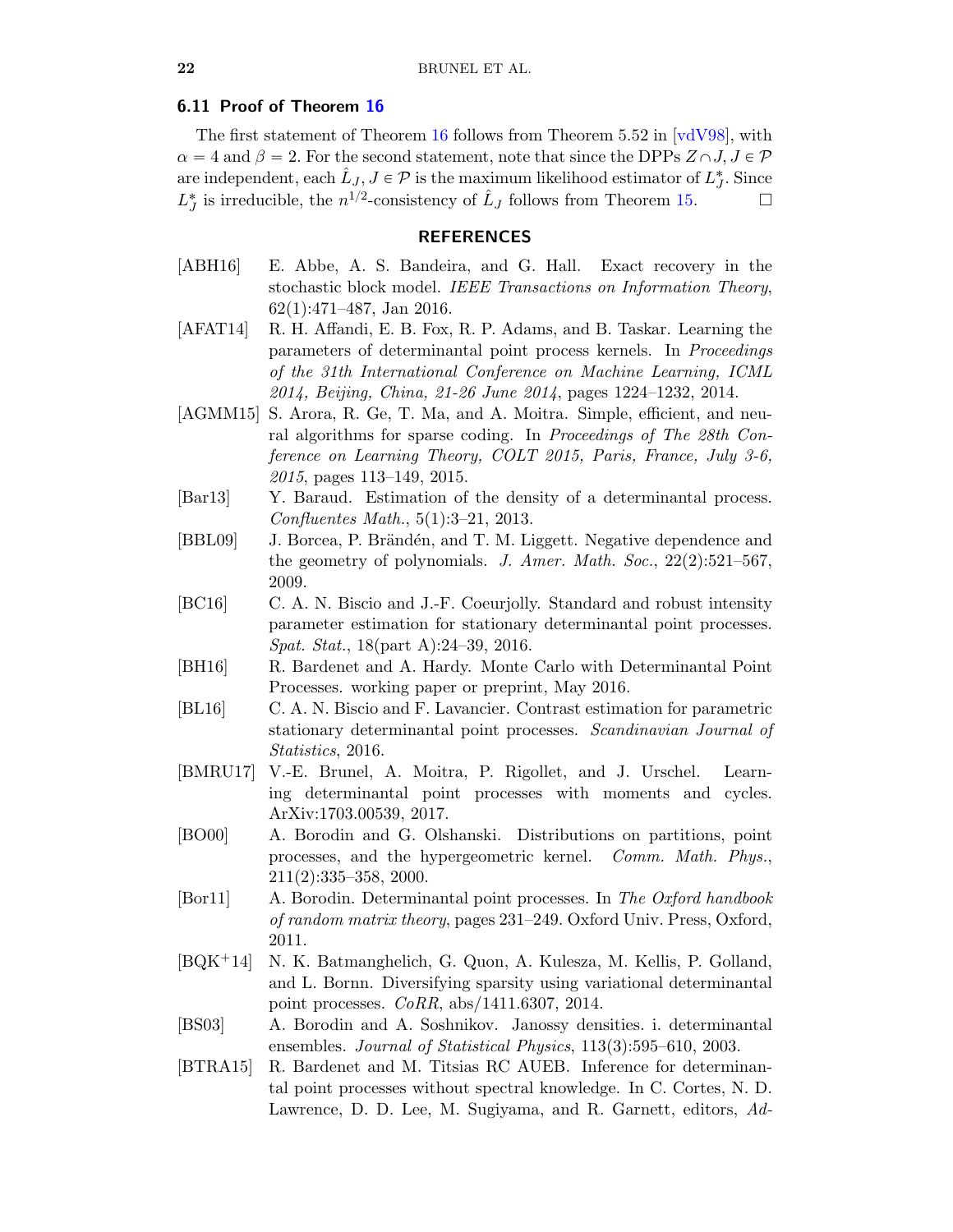vances in Neural Information Processing Systems 28, pages 3393– 3401. Curran Associates, Inc., 2015.

- <span id="page-22-10"></span>[BWY17] S. Balakrishnan, M. J. Wainwright, and B. Yu. Statistical guarantees for the em algorithm: From population to sample-based analysis. Ann. Statist. (to appear), 2017.
- <span id="page-22-2"></span>[CJM16] A. Chambaz, E. Joly, and X. Mary. Survey sampling targeted inference. Preprint HAL, August 2016.
- <span id="page-22-9"></span>[CLS15] E. J. Cand`es, X. Li, and M. Soltanolkotabi. Phase retrieval via wirtinger flow: Theory and algorithms. IEEE Trans. Information Theory, 61(4):1985–2007, 2015.
- <span id="page-22-8"></span>[CR09] E. J. Cand`es and B. Recht. Exact matrix completion via convex optimization. Found. Comput. Math., 9(6):717–772, 2009.
- <span id="page-22-7"></span>[CT04] E. Candes and T. Tao. Decoding by linear programming. IEEE Trans. Information Theory, 51:4203 – 4215, 2004.
- <span id="page-22-4"></span>[DB16] C. Dupuy and F. Bach. Learning determinantal point processes in sublinear time. arXiv:1610.05925, 2016.
- <span id="page-22-13"></span>[DPG`14] Y. N. Dauphin, R. Pascanu, C. Gulcehre, K. Cho, S. Ganguli, and Y. Bengio. Identifying and attacking the saddle point problem in high-dimensional non-convex optimization. In Proceedings of the 27th International Conference on Neural Information Processing Systems, NIPS'14, pages 2933–2941, Cambridge, MA, USA, 2014. MIT Press.
- <span id="page-22-0"></span>[Dys62] F. J. Dyson. Statistical theory of the energy levels of complex systems. III. J. Mathematical Phys., 3:166–175, 1962.
- <span id="page-22-1"></span>[DZH15] N. Deng, W. Zhou, and M. Haenggi. The ginibre point process as a model for wireless networks with repulsion. IEEE Trans. Wireless Communications, 14(1):107–121, 2015.
- <span id="page-22-14"></span>[GHJY15] R. Ge, F. Huang, C. Jin, and Y. Yuan. Escaping from saddle points - online stochastic gradient for tensor decomposition. In Proceedings of The 28th Conference on Learning Theory, COLT 2015, Paris, France, July 3-6, 2015, pages 797–842, 2015.
- <span id="page-22-3"></span>[GKFT14] J. Gillenwater, A. Kulesza, E. Fox, and B. Taskar. Expectationmaximization for learning determinantal point processes. In Proceedings of the 27th International Conference on Neural Information Processing Systems, NIPS'14, pages 3149–3157, Cambridge, MA, USA, 2014. MIT Press.
- <span id="page-22-11"></span>[GLM16] R. Ge, J. D. Lee, and T. Ma. Matrix completion has no spurious local minimum. In D. D. Lee, M. Sugiyama, U. V. Luxburg, I. Guyon, and R. Garnett, editors, Advances in Neural Information Processing Systems 29, pages 2973–2981. Curran Associates, Inc., 2016.
- <span id="page-22-5"></span>[GPK16a] M. Gartrell, U. Paquet, and N. Koenigstein. Bayesian low-rank determinantal point processes. In Proceedings of the 10th ACM Conference on Recommender Systems, RecSys '16, pages 349–356, New York, NY, USA, 2016. ACM.
- <span id="page-22-6"></span>[GPK16b] M. Gartrell, U. Paquet, and N. Koenigstein. Low-rank factorization of determinantal point processes for recommendation. arXiv:1602.05436, 2016.
- <span id="page-22-12"></span>[JZB<sup>+</sup>16] C. Jin, Y. Zhang, S. Balakrishnan, M. J. Wainwright, and M. I. Jordan. Local maxima in the likelihood of gaussian mixture mod-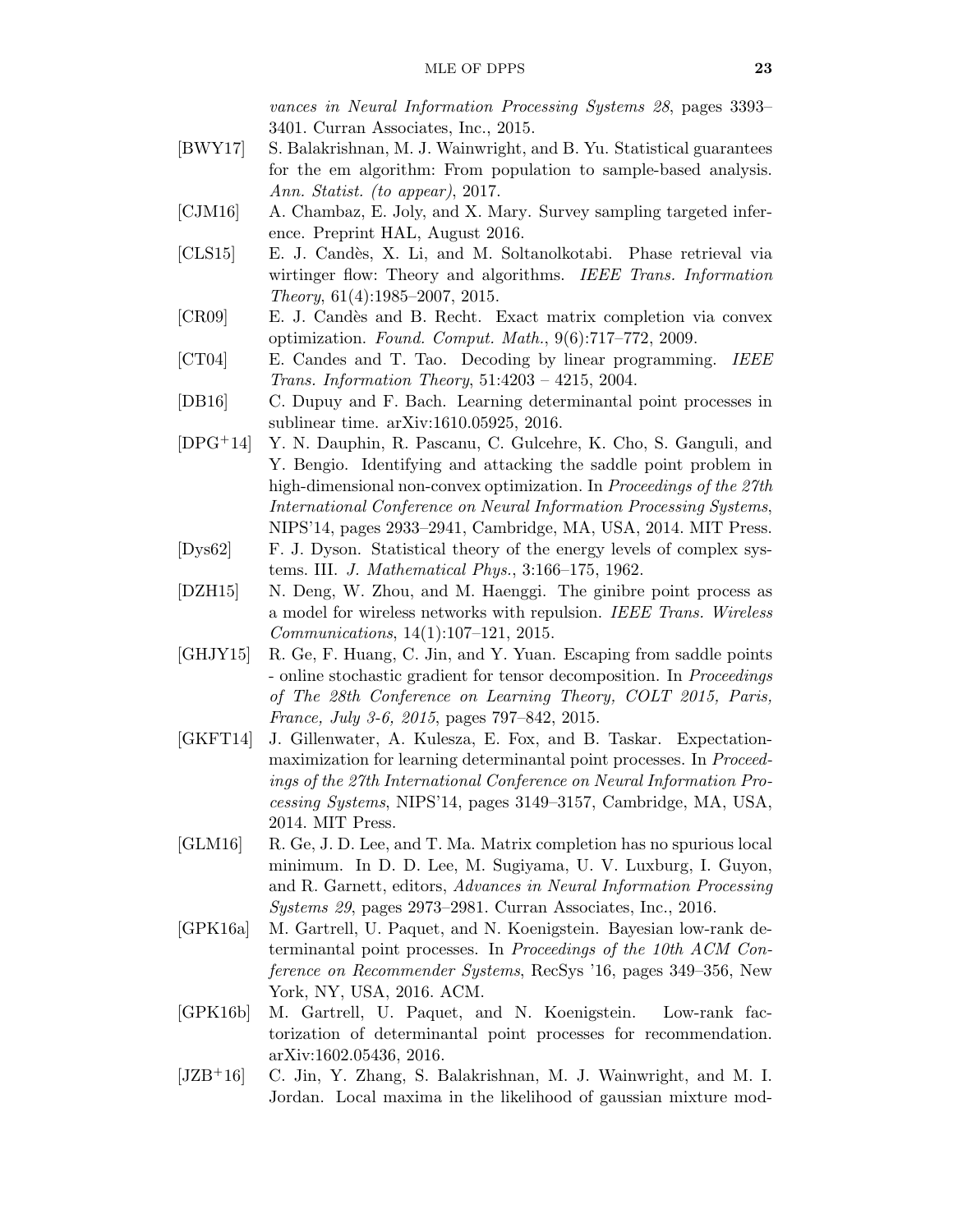els: Structural results and algorithmic consequences. In D. D. Lee, M. Sugiyama, U. V. Luxburg, I. Guyon, and R. Garnett, editors, Advances in Neural Information Processing Systems 29, pages 4116– 4124. Curran Associates, Inc., 2016.

- <span id="page-23-8"></span>[KK16] M. Kojima and F. Komaki. Determinantal point process priors for Bayesian variable selection in linear regression. Statist. Sinica, 26(1):97–117, 2016.
- <span id="page-23-4"></span>[KT11] A. Kulesza and B. Taskar. k-DPPs: Fixed-size determinantal point processes. In Proceedings of the 28th International Conference on Machine Learning, ICML 2011, Bellevue, Washington, USA, June 28 - July 2, 2011, pages 1193–1200, 2011.
- <span id="page-23-2"></span>[KT12] A. Kulesza and B. Taskar. Determinantal Point Processes for Machine Learning. Now Publishers Inc., Hanover, MA, USA, 2012.
- <span id="page-23-13"></span>[Kul12] A. Kulesza. Learning with determinantal point processes. PhD thesis, University of Pennsylvania, 2012.
- <span id="page-23-3"></span>[LB12] H. Lin and J. A. Bilmes. Learning mixtures of submodular shells with application to document summarization. In *Proceedings of the* Twenty-Eighth Conference on Uncertainty in Artificial Intelligence, Catalina Island, CA, USA, August 14-18, 2012, pages 479–490, 2012.
- <span id="page-23-7"></span>[LBDA15] Y. Li, F. Baccelli, H. S. Dhillon, and J. G. Andrews. Statistical modeling and probabilistic analysis of cellular networks with determinantal point processes. IEEE Trans. Communications, 63(9):3405–3422, 2015.
- <span id="page-23-5"></span>[LCYO16] D. Lee, G. Cha, M. Yang, and S. Oh. Individualness and determinantal point processes for pedestrian detection. In Computer Vision - ECCV 2016 - 14th European Conference, Amsterdam, The Netherlands, October 11-14, 2016, Proceedings, Part VI, pages 330–346, 2016.
- <span id="page-23-9"></span>[LM15] V. Loonis and X. Mary. Determinantal Sampling Designs. ArXiv:1510.06618, 2015.
- <span id="page-23-12"></span>[LMR15] F. Lavancier, J. Møller, and E. Rubak. Determinantal point process models and statistical inference. Journal of the Royal Statistical Society: Series B (Statistical Methodology), 77(4):853–877, 2015.
- <span id="page-23-0"></span>[Mac75] O. Macchi. The coincidence approach to stochastic point processes. Advances in Appl. Probability, 7:83–122, 1975.
- <span id="page-23-6"></span>[MS14] N. Miyoshi and T. Shirai. Cellular Networks with  $\alpha$ -Ginibre Configurated Base Stations, pages 211–226. Springer Japan, Tokyo, 2014.
- <span id="page-23-10"></span>[MS15] Z. Mariet and S. Sra. Fixed-point algorithms for learning determinantal point processes. In Proceedings of the 32nd International Conference on Machine Learning (ICML-15), pages 2389–2397, 2015.
- <span id="page-23-11"></span>[MS16] Z. E. Mariet and S. Sra. Kronecker determinantal point processes. In D. D. Lee, M. Sugiyama, U. V. Luxburg, I. Guyon, and R. Garnett, editors, Advances in Neural Information Processing Systems 29, pages 2694–2702. Curran Associates, Inc., 2016.
- <span id="page-23-14"></span>[NP06] Y. Nesterov and B. Polyak. Cubic regularization of newton method and its global performance. Mathematical Programming, 108(1):177– 205, 2006.
- <span id="page-23-1"></span>[Oko01] A. Okounkov. Infinite wedge and random partitions. Selecta Math.